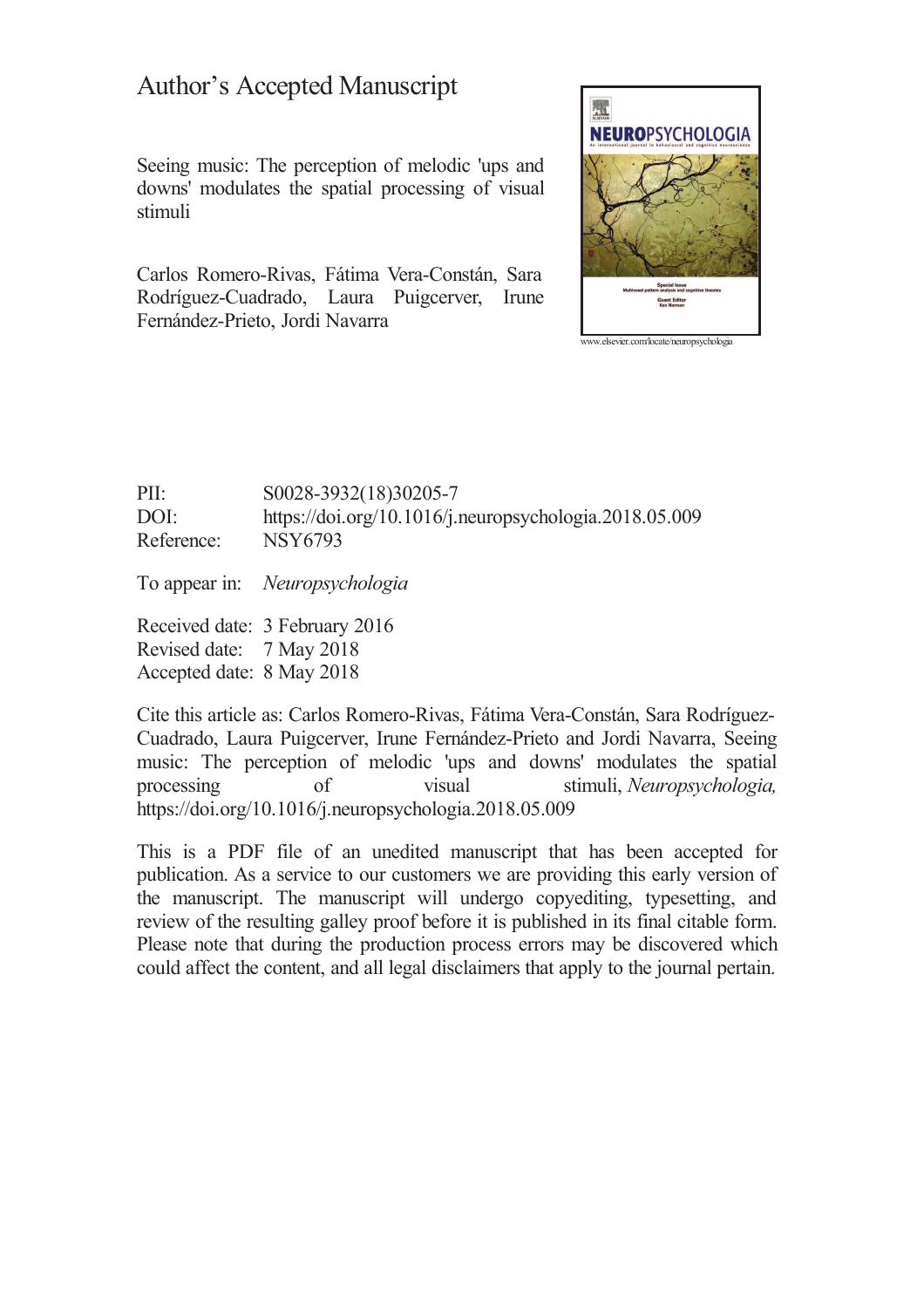# **Seeing music: The perception of melodic 'ups and downs' modulates the spatial processing of visual stimuli**

Carlos Romero-Rivas<sup>1</sup>, Fátima Vera-Constán<sup>2,3</sup>, Sara Rodríguez-Cuadrado<sup>1,2</sup>, Laura Puigcerver<sup>2,4</sup>, Irune Fernández-Prieto<sup>2,4,5</sup> & Jordi Navarra<sup>2,4\*</sup>

<sup>1</sup> Department of Psychology, Edge Hill University (Ormskirk, UK).

<sup>2</sup> Fundació Sant Joan de Déu, Psychiatry and Psychology Service, Hospital Sant Joan de Déu, Esplugues de Llobregat (Barcelona, Spain).

<sup>3</sup> Departamento de Psicología Básica y Metodología, Universidad de Murcia (Murcia, Spain).

<sup>4</sup> Department of Cognition, Development and Educational Psychology, University of Barcelona (Barcelona, Spain).

<sup>5</sup> Neuropsychology & Cognition Group, Department of Psychology and Research Institute for Health Sciences (iUNICS), University of Balearic Islands (Palma, Spain).

Submitted to: *Neuropsychologia* (May 7, 2018)

\*Corresponding author: Jordi Navarra; Department of Cognition, Development and Educational Psychology; University of Barcelona; *Ponent* Building, Room 3503; *Passeig de la Vall d'Hebron* 171; Barcelona; 08950; Spain. E-MAIL: jordi.navarra@ub.edu; TEL: +34-660254584; FAX: +34-936009771.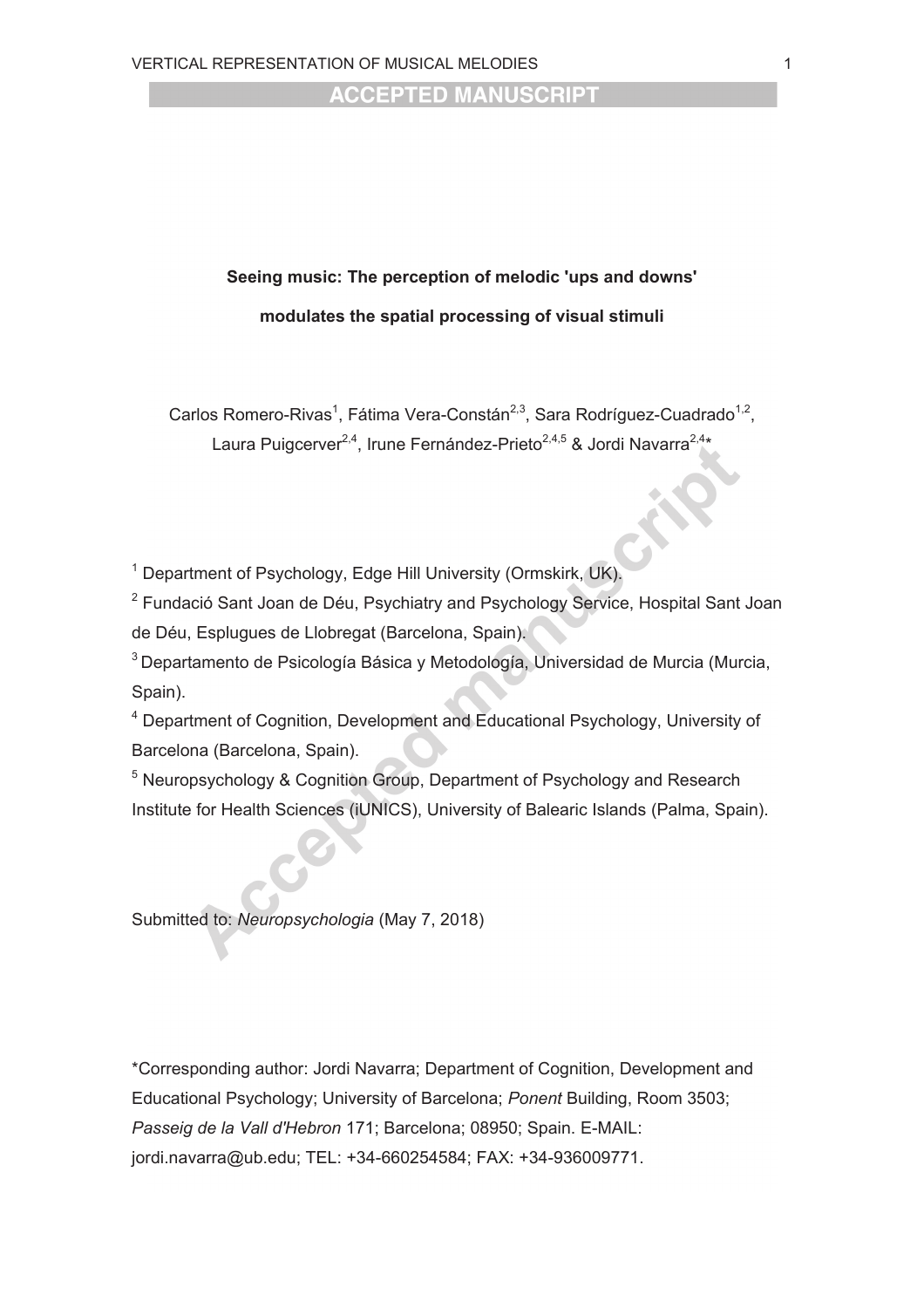#### **Abstract**

Musical melodies have "peaks" and "valleys". Although the vertical component of pitch and music is well-known, the mechanisms underlying its mental representation still remain elusive. We show evidence regarding the importance of previous experience with melodies for crossmodal interactions to emerge. The impact of these crossmodal interactions on other perceptual and attentional processes was also studied. Melodies including two tones with different frequency (e.g., E4 and D3) were repeatedly presented during the study. These melodies could either generate strong predictions (e.g., E4-D3-E4-D3-E4-[D3]) or not (e.g., E4-D3-E4-E4-D3-[?]). After the presentation of each melody, the participants had to judge the colour of a visual stimulus that appeared in a position that was, according to the traditional vertical connotations of pitch, either congruent (e.g., high-low-high-low-[up]), incongruent (high-low-high-low- [down]) or unpredicted with respect to the melody. Behavioural and electroencephalographic responses to the visual stimuli were obtained. Congruent visual stimuli elicited faster responses at the end of the experiment than at the beginning. Additionally, incongruent visual stimuli that broke the spatial prediction generated by the melody elicited larger P3b amplitudes (reflecting 'surprise' responses). Our results suggest that the passive (but repeated) exposure to melodies elicits spatial predictions that modulate the processing of other sensory events.

**Keywords:** music perception; pitch; spatial attention; multisensory interactions; ERPs.

Acce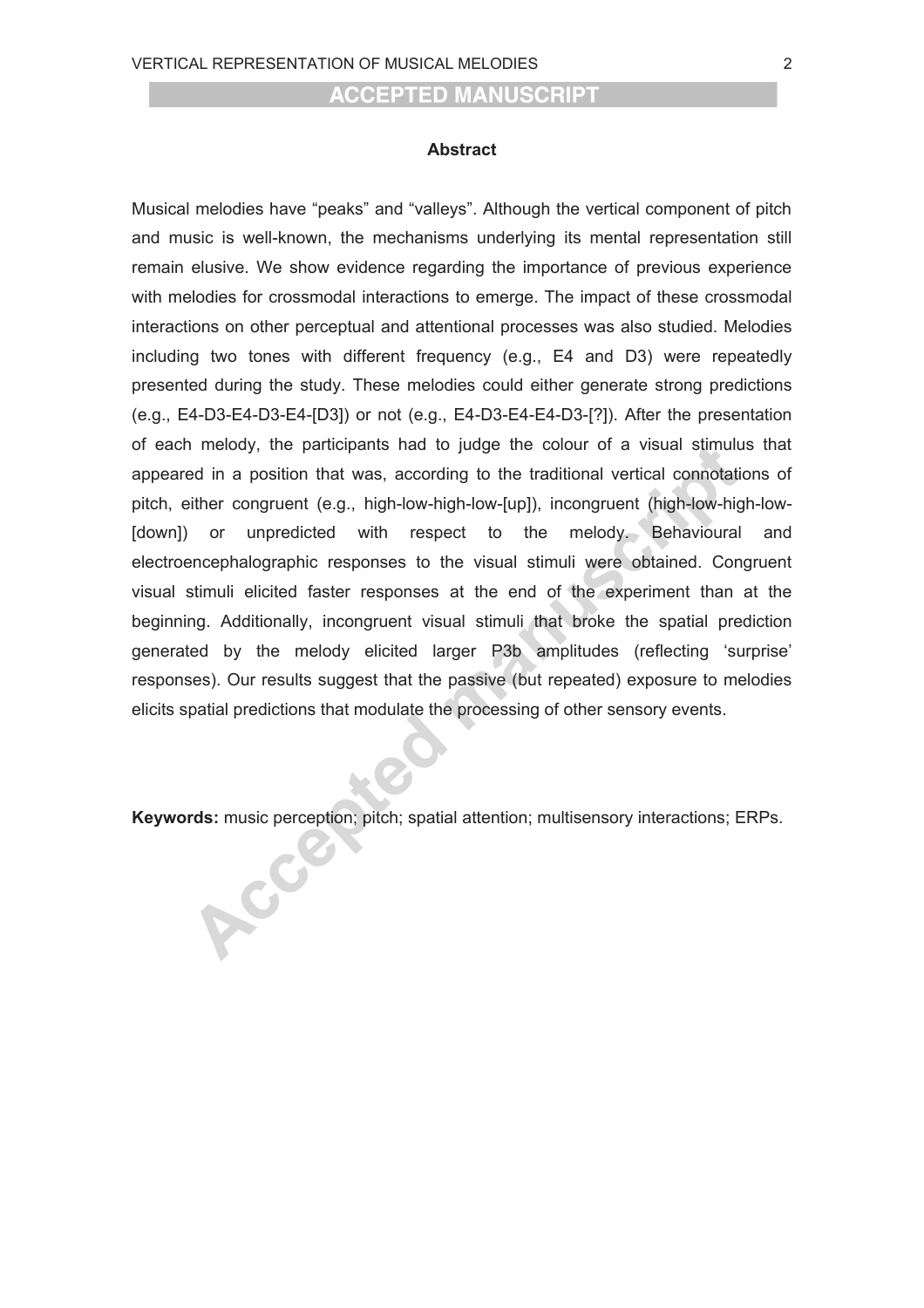#### **1. Introduction**

The perception of melodies is based on interpreting successive variations in pitch. A parsimonious way to perceive melodies may consist in mapping acoustic frequencies onto vertical coordinates, as if representing them on the stave (Stumpf, 1883). The fact that musical pitch is formally represented vertically and is described using words with spatial connotations in almost all cultures of the World may not be coincidental (see Fernández-Prieto, Spence, Pons and Navarra, 2017; Parkinson et al., 2012). Concurring with this idea, a robust association has been observed, both in adults and in prelinguistic infants, between high- and low-pitched sounds and high and low positions in the external space, respectively (Bernstein and Edelstein, 1971; Cabrera and Morimoto, 2007; Chiou and Rich, 2012; Deroy et al., in press; Lidji et al., 2007; Maeda et al., 2004; Melara and Brien, 1987; Mossbridge et al., 2011; Rusconi et al., 2006; Sonnadara et al., 2009; Spence and Deroy, 2013). Additionally, previous findings suggest that experience with music improves performance in spatial tasks (the "Mozart effect"; Rauscher, Shaw, and Ky, 1993). In contrast with listeners with no musical expertise, musicians also show crossmodal correspondence effects between pitch and spatial elevation in indirect testing; that is, when the experimental task does not imply any spatial or pitch-based judgment (Rusconi et al., 2006).

By means of repetitive exposure to melodies, we learn to predict their pitch contour (i.e., the ascending-descending dynamics of sound frequency over time). If experience with music influences both their predictive capability and their spatial connotations, it is reasonable to hypothesize that the repeated exposure to melodies will (1) increase their capability to generate melodic predictions, and (2) generate stronger spatial connotations that can even modulate visuospatial attention. In the present study, we investigated whether the passive listening of melodies biases visuospatial attention towards high and low spatial positions. Additionally, the role of recent experience to generate these biases was addressed.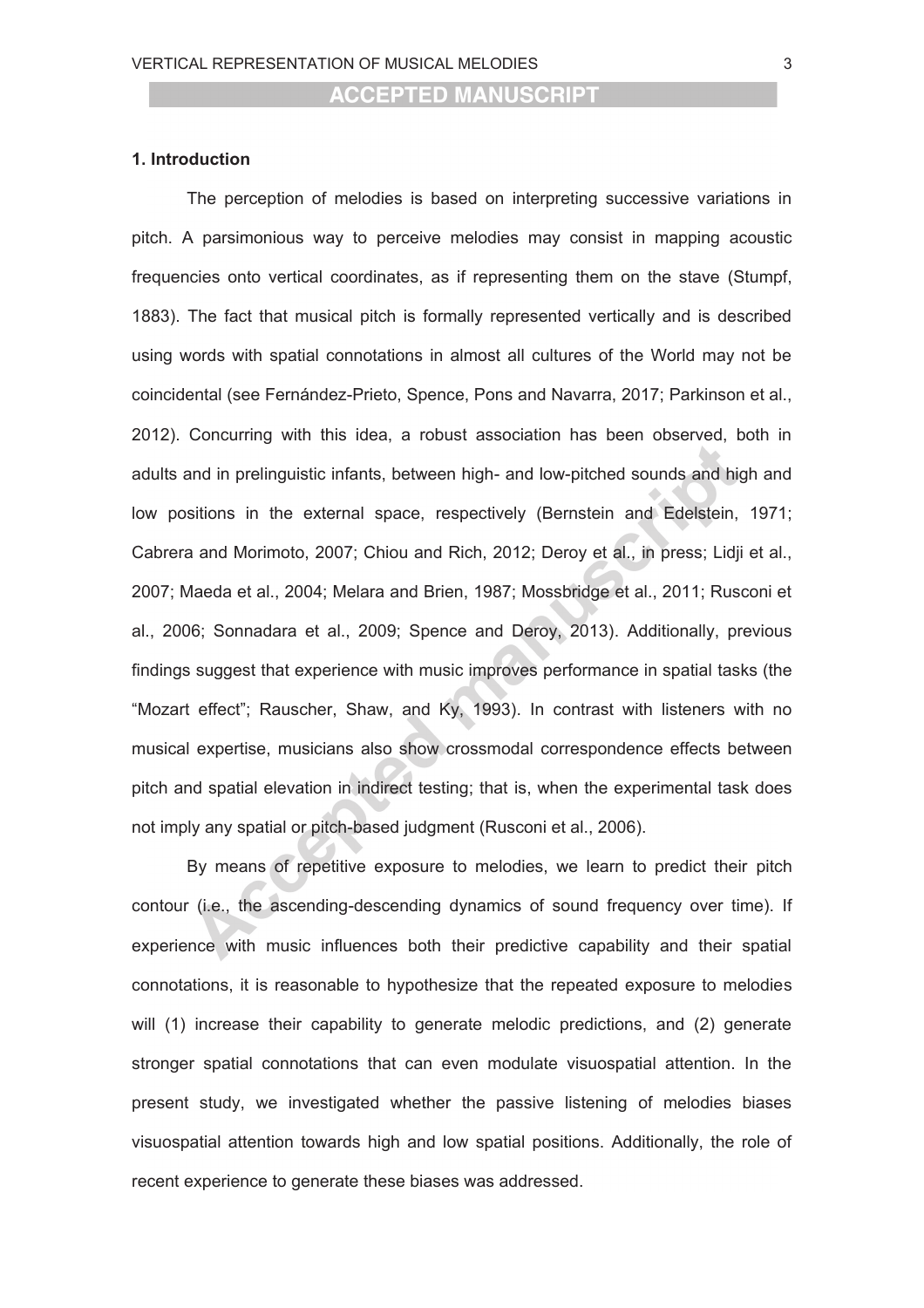Even if the activation of specific space-related areas of the brain such as the intra-parietal sulcus (IPS) is observed when people perform complex musical tasks (see Foster and Zatorre, 2010a, 2010b), it is still unknown whether the spatial connotations of melodic ascents and descents also arise in conditions of repeated passive listening or not. To test this possibility, a group of participants heard simple 11 tone melodies several times during the study. These melodies could or could not generate predictability (e.g., "low-high-low-high-low..." vs. "low-low-high-low-highhigh..."; see Figure 1). After each of the auditory streams, a visual target (either a blue or a yellow filled circle) was presented in an upper or a lower spatial position on a computer screen. No task was performed in relation to the melodies. Regarding the visual target, an indirect (i.e., non-spatial) task, consisting of judging the colour of the stimuli, was performed by the participants.



**Figure 1.** Schematic representation of the different predictable melodies (a) and experimental conditions. After the presentation of the melody, a visual target (a small filled circle) appeared and the participants performed a speeded colour discrimination task (yellow vs. blue) of the circle. The visual target could either be unpredictable (d) or be crossmodally congruent (b) or incongruent (c) with respect to the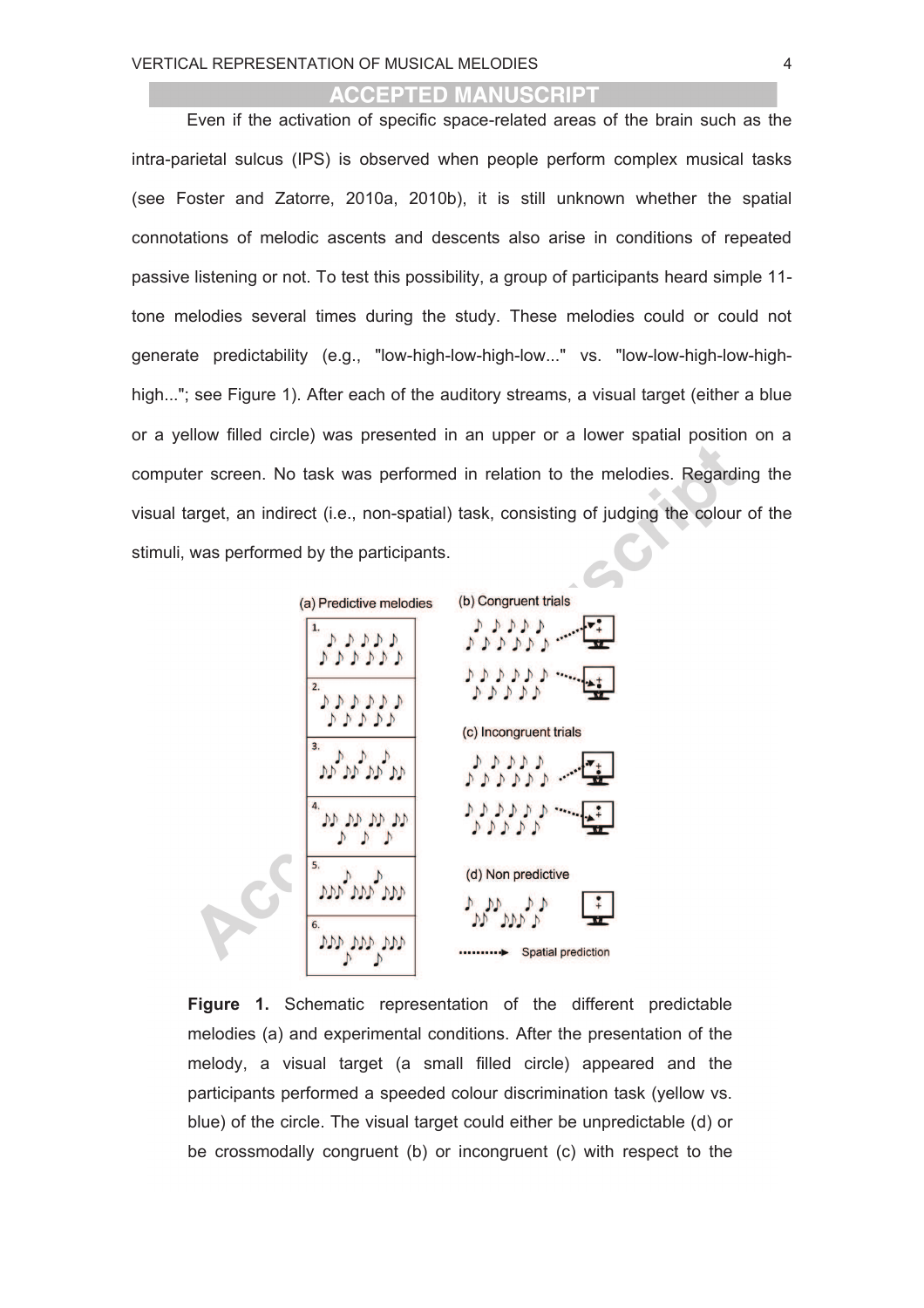possible spatial (vertical) expectancy generated by a predictable melody. Each melody appeared 24 times during the experiment.

In the predictable conditions, the visual target could either be crossmodally congruent or else incongruent with respect to the prediction generated by the melody. For example, a visual target appearing on the upper (high) position after the melody "low-low-high-low-low-high-low-low-high-low-low-" led to a congruent trial, while a visual target appearing on the lower spatial position after the presentation of this melody was incongruent. In the unpredictable condition, the participants were not able to predict the pitch changes during the presentation of the melody.

The possible effect of gaining experience with the melodies on their capability to modulate visuospatial processing was explored by comparing the possible crossmodal effects (e.g., faster reaction times -RTs- in congruent trials) in the first and the last trials of the experiment. We expected that RTs would be faster in congruent trials than in incongruent and unpredictable trials, especially in the last trials of the experiment (see Nobre et al., 2007). This would reflect the effect of recent experience with the melodies on their capacity to modulate spatial attention. On the other hand, no differences were expected, in terms of RTs, between the incongruent and the unpredictable conditions when considering the first and last trials of the experiment, because incongruities in a predictable melody may cause similar response slowness than unpredictable melodies.

In order to address the possible influence of auditory prediction on visuospatial attention, we analysed the event-related potentials (ERPs) from the onset of each visual target. The decision to use ERPs was based on their high temporal resolution, which allowed us to explore the processing of the visual targets after the presentation of the different melodies. If a task-irrelevant rhythmic stream of sounds can bias visuospatial attention and then modulate the processing of forthcoming visual stimuli even in non-musician listeners, larger amplitudes could be expected in attention and memory-mediated components such as P2 (Federmeier and Kutas, 2002), P3a (Guo et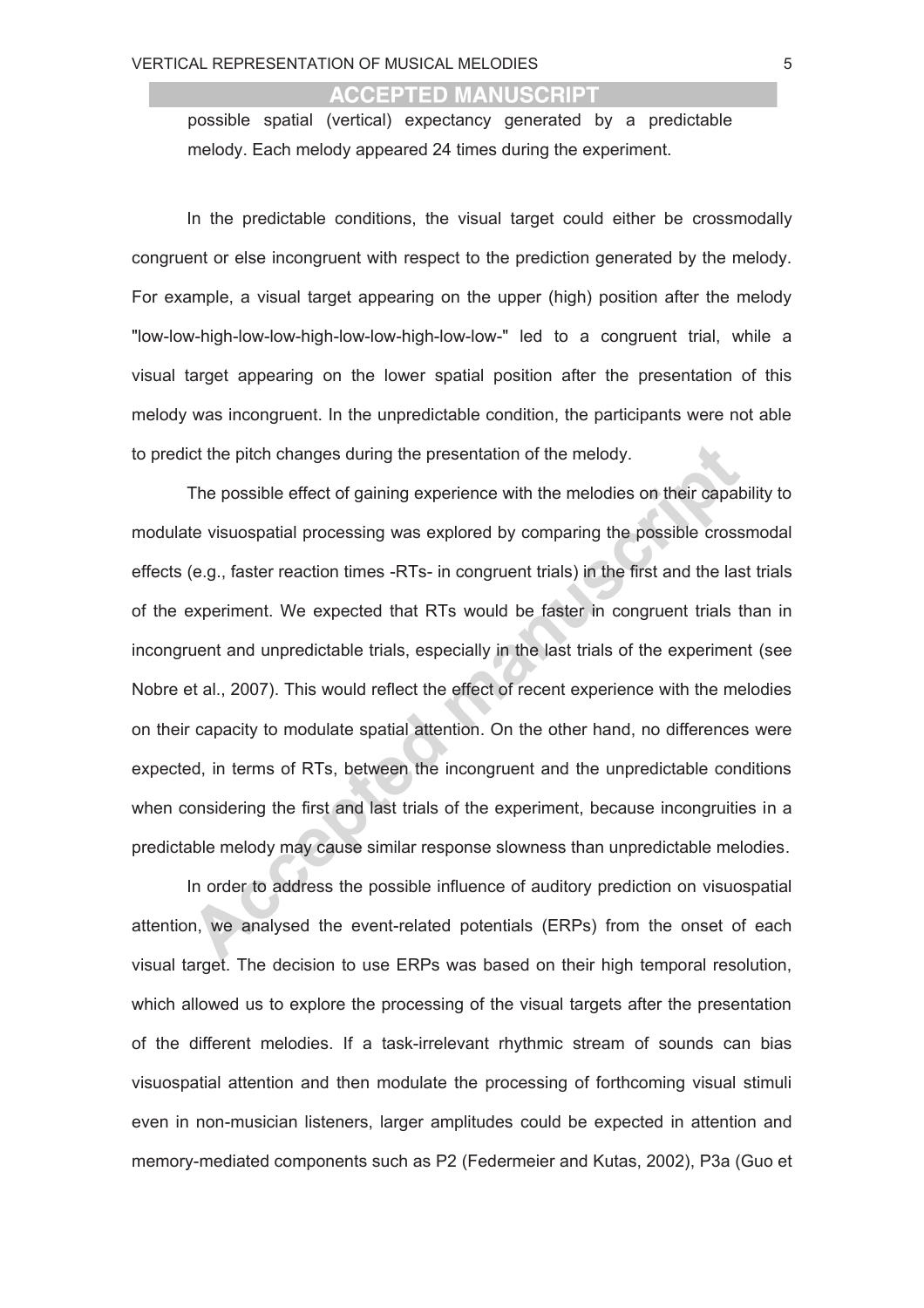al., 2006; McEvoy et al., 2001; Rugg and Doyle, 1992) or P3b (Brázdil et al., 2003, 2001; Conroy and Polich, 2007; Hartikainen and Knight, 2003; Knight, 1996; Kok, 2001; Polich, 2007, 2003; Squire and Kandel, 1999). For instance, the P2 component has been related to the use of contextual cues to prepare for the visual analysis of upcoming stimuli (Federmeier and Kutas, 2002). Hence, we would expect larger P2 amplitudes for predictive than unpredictive melodies, since predictive melodies should allow participants to prepare for the upcoming targets. Somewhat related, the P3a component has been observed to index stimulus representations maintained in memory from previous exposures, being this component larger for recurring than for novel stimuli (Guo et al., 2006; McEvoy et al., 2001; Rugg and Doyle, 1992). Therefore, since our predictive melodies were more easily remembered than the unpredictive melodies, we would expect larger P3a amplitudes for the former. In addition, the P3a amplitude is sensitive to the amount of attentional resources that are recruited during the performance of a task. For instance, as primary task difficulty is increased, the P3a amplitude decreases (Isreal et al., 1980; Kok, 2001; Kramer et al., 1985; Polich, 1987; Wickens et al., 1983). Accordingly, if unpredictable melodies make the processing of the visual target more difficult, we would also expect that this crossmodal factor might modulate the P3a amplitude (i.e., larger amplitude for predictive than for unpredictive melodies). This prediction would be somewhat congruent with previous literature showing that, when processing audiovisual rhythmic streams, the primary visual cortex entrains to the rhythm of the stream, resulting in decreased reaction times to targets (Lakatos, Karmos, Mehta, Ulbert, and Schroeder, 2008), and, importantly, that the degree of entrainment depends on the predictability of the stream (Besle et al., 2011). Finally, while the P3a component is usually related to the engagement of focal attention during stimulus evaluation, the P3b component is supposed to occur when subsequent attentional resources are needed to carry out context-updating operations and subsequent memory storage (Brázdil et al., 2001, 2003; Conroy and Polich, 2007; Hartikainen and Knight, 2003; Knight, 1996; Kok, 2001; Polich, 2003, 2007; Squire and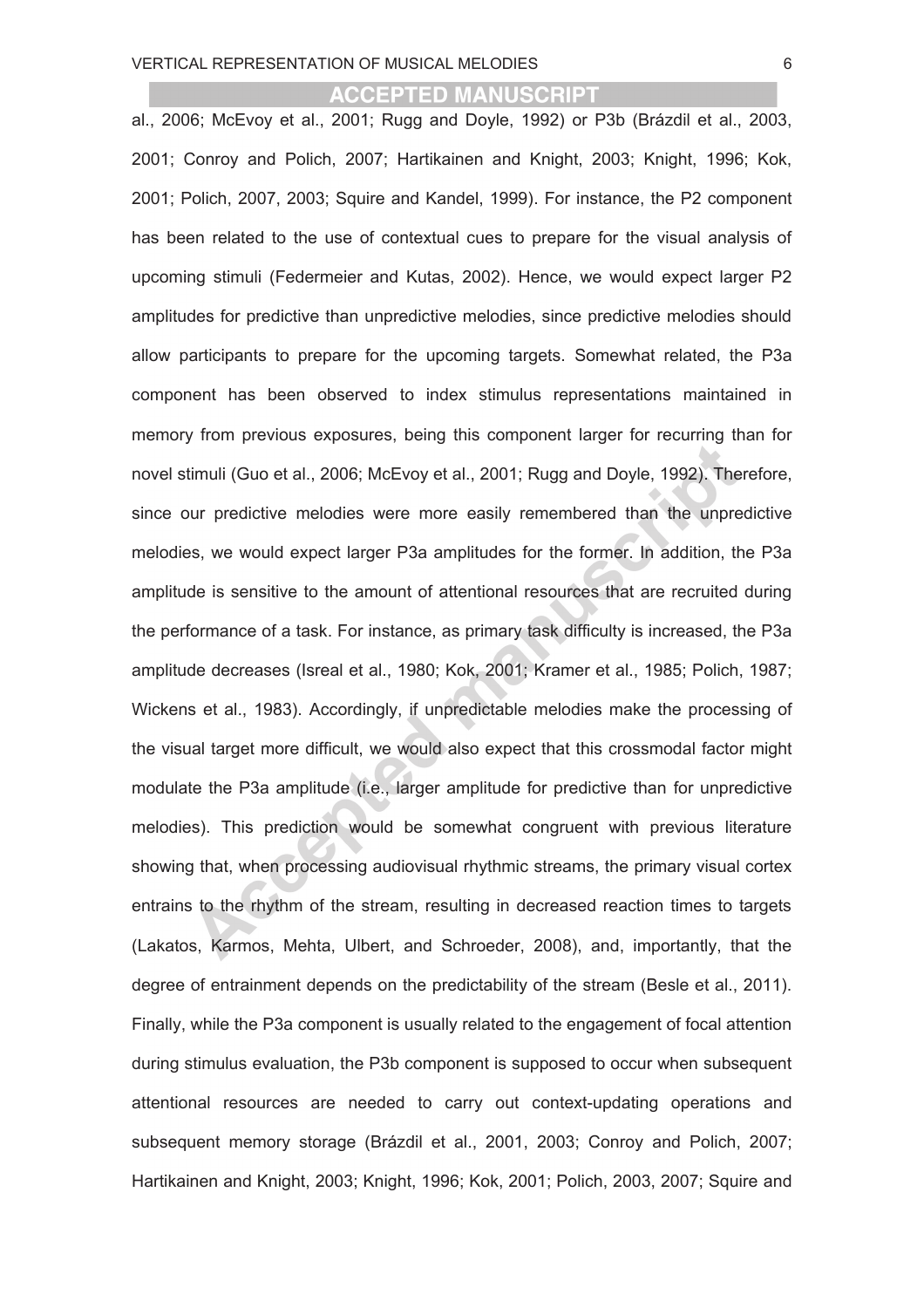Kandel, 1999). Consequently, we would expect similar P3a amplitudes for congruent and incongruent visual targets (similar focal attention during stimulus processing). However, we would also expect differences between congruent and incongruent visual targets in the P3b amplitude, since incongruent trials would require further contextupdating operations.

In addition, we also analysed the N50 and N100 ERP components, as the amplitude of these components is modulated by selective attention on visual processing (e.g., Rugg, Milner, Lines, and Phalp, 1987). Following previous literature, larger amplitudes were expected, in these components, for targets following unpredictable (as compared to predictable) melodies (Rugg et al., 1987).

JSCF

#### **2. Material and methods**

#### **2.1. Participants**

Nineteen healthy volunteers (15 females; mean age=24.89, SD=5.07; 18 righthanded) with no musical training, normal or corrected-to-normal vision and normal hearing by self-report, took part in the study. Electrophysiological data from one participant and behavioural data from three participants were discarded from the analyses due to technical problems (e.g., software failure). Participants received 20 euros in exchange for their participation. The experiment was non-invasive, was conducted in accordance with the Declaration of Helsinki, and had ethical approval from Hospital Sant Joan de Déu and Parc Sanitari Sant Joan de Déu Ethics Committee. An informed consent was obtained from all of the participants.

#### **2.2. Apparatus and material**

Predictable and unpredictable 11-tone auditory streams (or melodies) were created by combining two digitally-generated musical tones with clearly different frequencies (one higher in frequency than the other; see Figure 1). The melodies were played either in a digital piano (by combining E4 and D3, with 329.6Hz and 146.8Hz,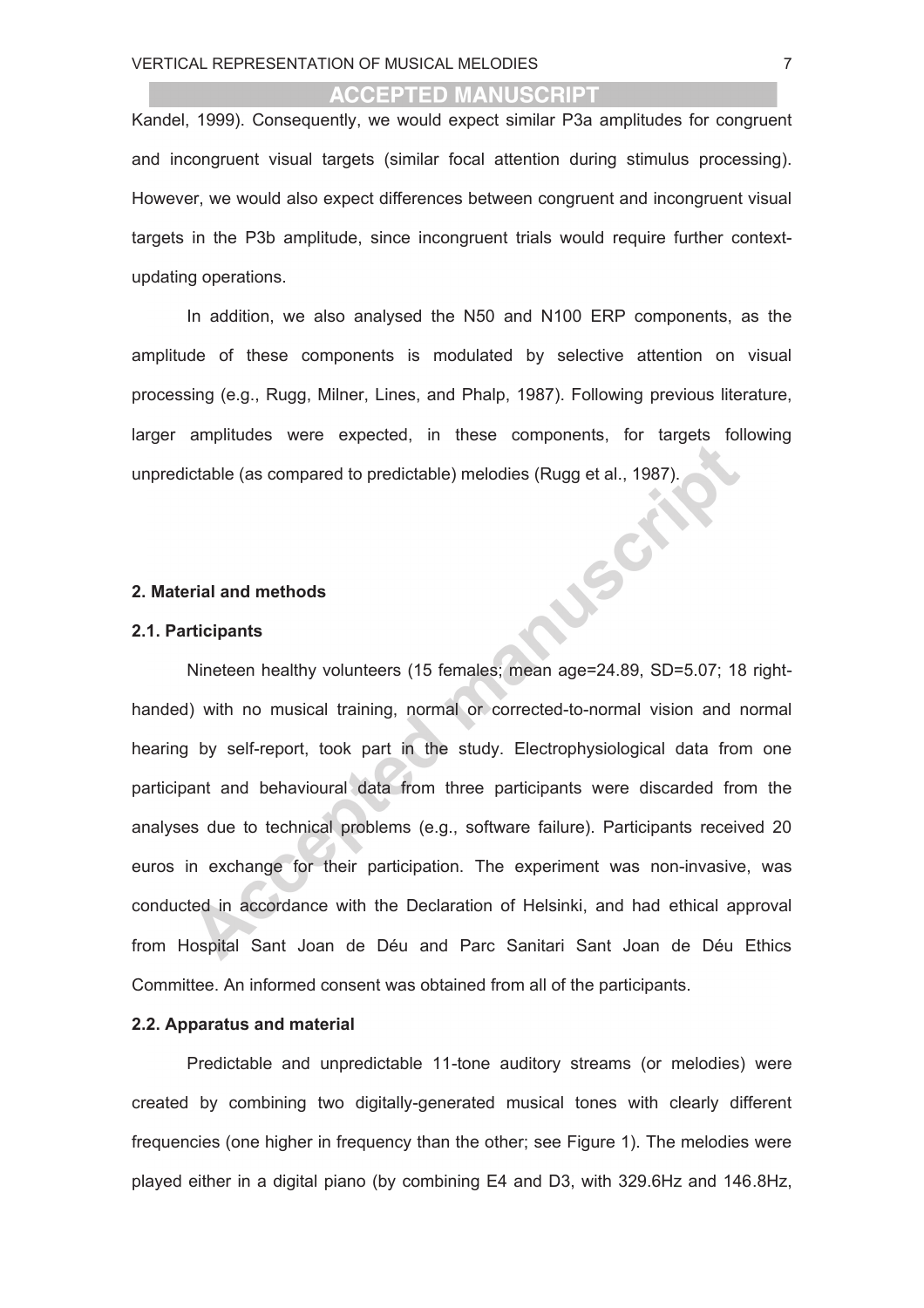respectively) or else in a digital organ (by combining E4 and C3, with 329.6Hz and 130.8Hz, respectively). The use of two different instruments was introduced to increase stimulus variation, thus reducing the impact of habituation (e.g., in the ERPs) and boredom. All of the tones composing each melody lasted for 240ms, had a fade-in of 20ms and a fade-out of 10ms and were presented every 250ms. The auditory stimuli were delivered from two speakers (Altec Lansing V52420, China) located on both sides of an LCD monitor (Acer GD245HQ; 24 inches; refresh rate=60Hz).

In order to create patterns that were multiple of 12 (i.e., including 11 tones plus the visual stimulus that would "replace" the expected 12th tone; see Figure 1), the two musical notes were played alternatively, either alone or presented in groups of two or three notes. The patterns started either with lower-pitched or higher-pitched tones, resulting in 6 different predictable melody sequences (see Figure 1). Noteworthy, the last (and highly predicted) tone was always replaced with the visual stimulus that could appear above or below a gaze fixation cross. Regarding the unpredictable melodies, random sequences of 11 tones, composed of the two tones played on the same instrument, were arranged in such a way that no logical sequence could be extracted from the pattern. The frequency of the first tone of each melody was counterbalanced across trials.

The visual stimuli consisted of a blue or a yellow filled circle (diameter: 1.7º of visual angle) that appeared 350ms after the onset of the last tone of each auditory stream (i.e., 100ms after the offset, in order to have a proper baseline for the ERPs), either 3.6 $\degree$  above or below a central fixation cross (0.4 $\degree$ x0.4 $\degree$ ) on a screen located 150cm in front of the participant (see Figure 1). The spatial location of the visual stimuli (either above or below the central fixation cross) was randomised. The visual target disappeared after participant's response or, automatically, after 2000ms. The presentation of both the auditory and visual stimuli was controlled by E-Prime 2.0 (Psychology Software Tools Inc., Pittsburg, PA) and run on an Intel Core computer.

# **2.3. Design**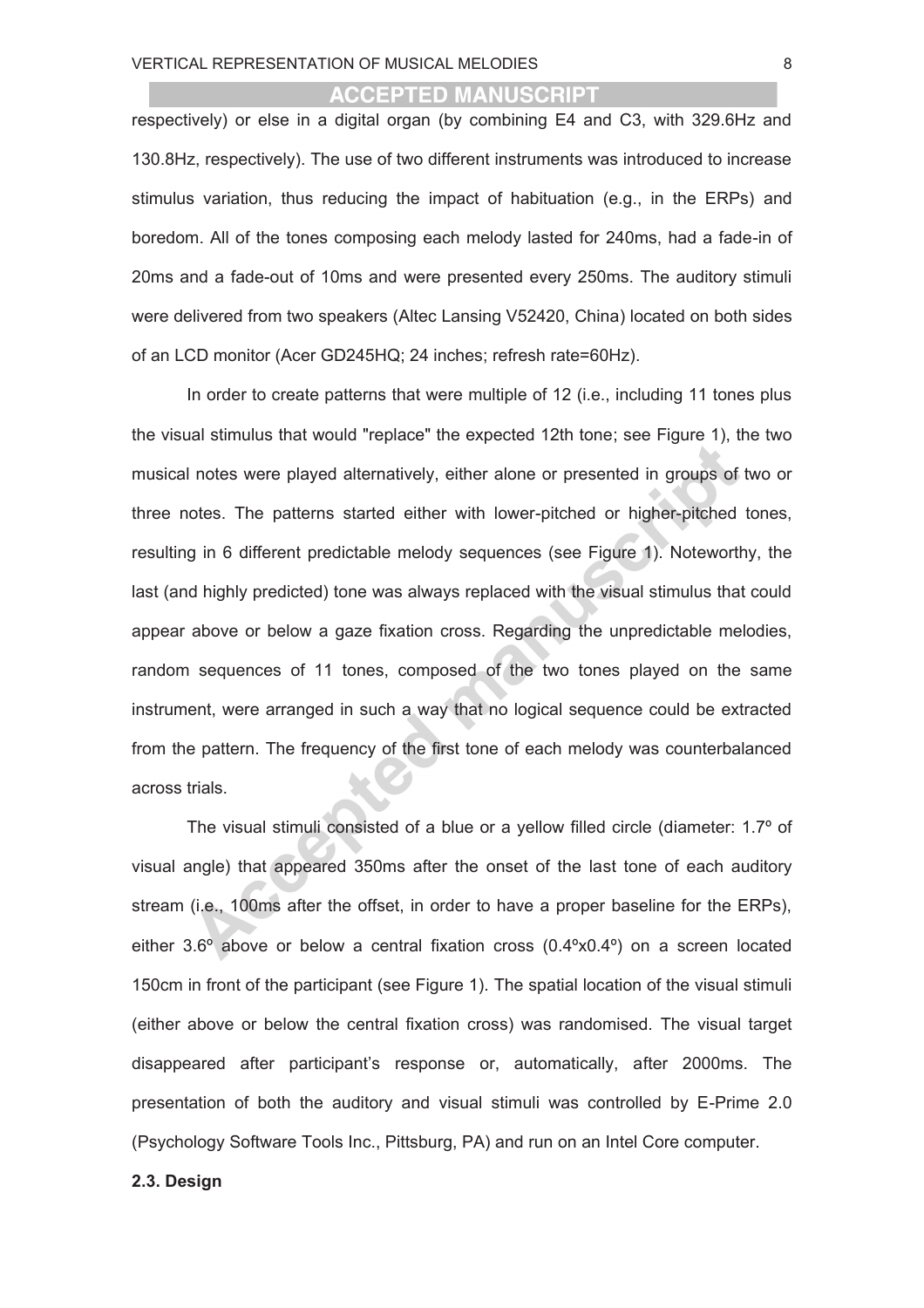The experiment included 432 trials that appeared in 2 different blocks with a 2 min pause in between that allowed participants to have some rest. Each 216-trial block included 72 predictable/congruent, 72 predictable/incongruent and 72 unpredictable trials that were randomly presented. As it is indicated above, the predictable status of each melody was an intrinsically-defined feature of the melody. In contrast, the congruency status of each trial was defined by the spatial position of the visual stimulus.

Half of the melodies could generate a clear prediction, especially after their repeated presentation, regarding the frequency of a hypothetical 12th tone, the other half could not (*unpredictable condition*; see Figure 1). The purpose of introducing the unpredictable trials was to provide a direct comparison against predictable trials, in order to explore whether participants predicted the 12th tone in the latter case or not.

After each auditory stream, a visual target appeared (instead of the 12th tone of the melody) randomly in one of two different positions: above (upper position) or below (lower position) a central fixation point. Along with the unpredictable condition, the experiment included two different predictable conditions*.* Each predictable trial started with one of 6 possible combinations of high and low music tones (melodies; see Figure 1): (1) In the *congruent condition*, the visual target appeared in an expected position with respect to the hypothetical vertical prediction generated by the melody; (2) in the *incongruent condition*, the position of the target did not coincide with the prediction. Each melody was presented 24 times during the experiment (12 times in each block), thus allowing us to behaviourally analyse the possible effects of previous experience.

Both the colour and the position of the visual targets were counterbalanced across the experimental session, which lasted 40min approximately.

#### **2.4. Procedure**

The participants' task was completely orthogonal with respect to either pitch or space and consisted of judging the colour (blue vs. yellow) of the visual target. Participants were instructed to fixate at a central cross during the whole experimental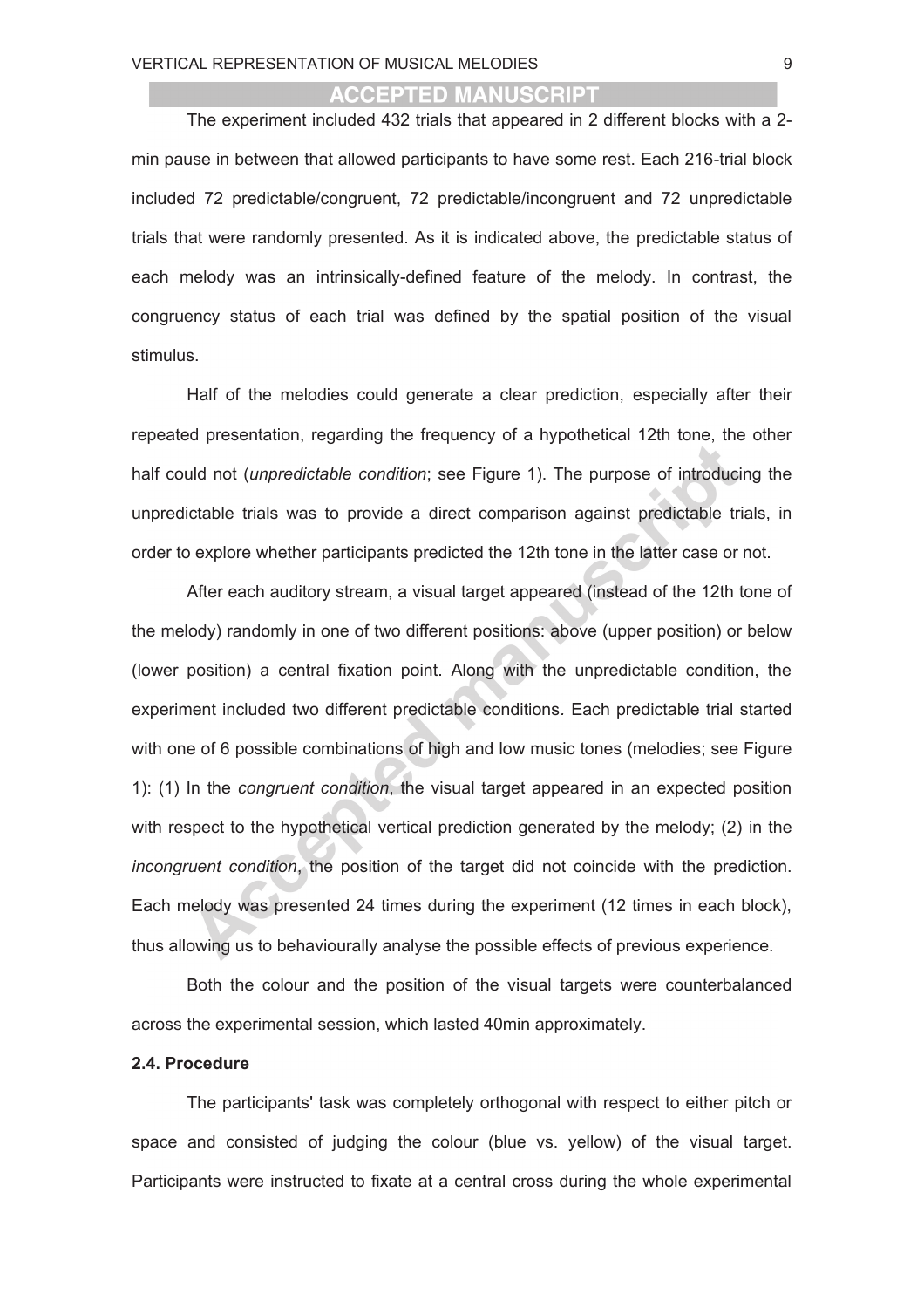session and to respond as fast as they could by pressing "n" or "m" in a keyboard. Both the participants' RTs and the percentage of correct responses were recorded. Also, we monitored the participants' behaviour through a webcam to ensure that participants were looking at the computer screen during the whole experimental session.

#### **2.5. EEG Acquisition**

The ERP data were recorded from 28 Ag/AgCl electrodes according to the international 10-20 system (Electro Cap International, Inc). The recording was referenced to an electrode placed at a central position near vertex (FCZ). The AFZ electrode was used as virtual ground. Two additional electrodes were also placed at the two mastoids (LM and RM). Vertical and horizontal eye movements were monitored with two electrodes; one located at the infraorbital ridge (VEOG), and another one at the lateral (HEOG) edge of the right eye. Electrode impedances were kept below 5kOhm. The electrophysiological signals were filtered on-line with a band-pass of 0.1- 100Hz and a 50Hz Notch filter. The sampling rate was of 500Hz. Off-line, EEG raw data were re-referenced to the mastoids average. Then, the EEG signal was filtered with a band-pass of 0.53-30Hz (24dB/oct). Ocular movement rejection was based on VEOG and HEOG electrodes. Trials containing saccades were removed from the analyses. Data from channels FP1 and FP2 were also removed due to a very noisy signal (possibly due to small muscle movements). Epochs (600ms long) with EEG exceeding ±100µV at any channel were discarded from the analysis. A maximal difference criterion of values was also set (100µV).

# **2.6. EEG processing and analyses**

Data were averaged and analysed separately for each Block and Condition. A mean of 64.34 valid segments were finally included in the analyses for each participant, condition and block: Congruent, Block  $1 = 64.37$  (SD=  $7.11$ ), Block  $2 = 62.42$  (SD = 10.67); Incongruent, Block 1 = 65.11 (SD = 6.57), Block 2 = 62.68 (SD = 9.30); Unpredictable, Block 1 = 63.95 (SD = 7.43), Block 2 = 67.89 (SD = 11.46).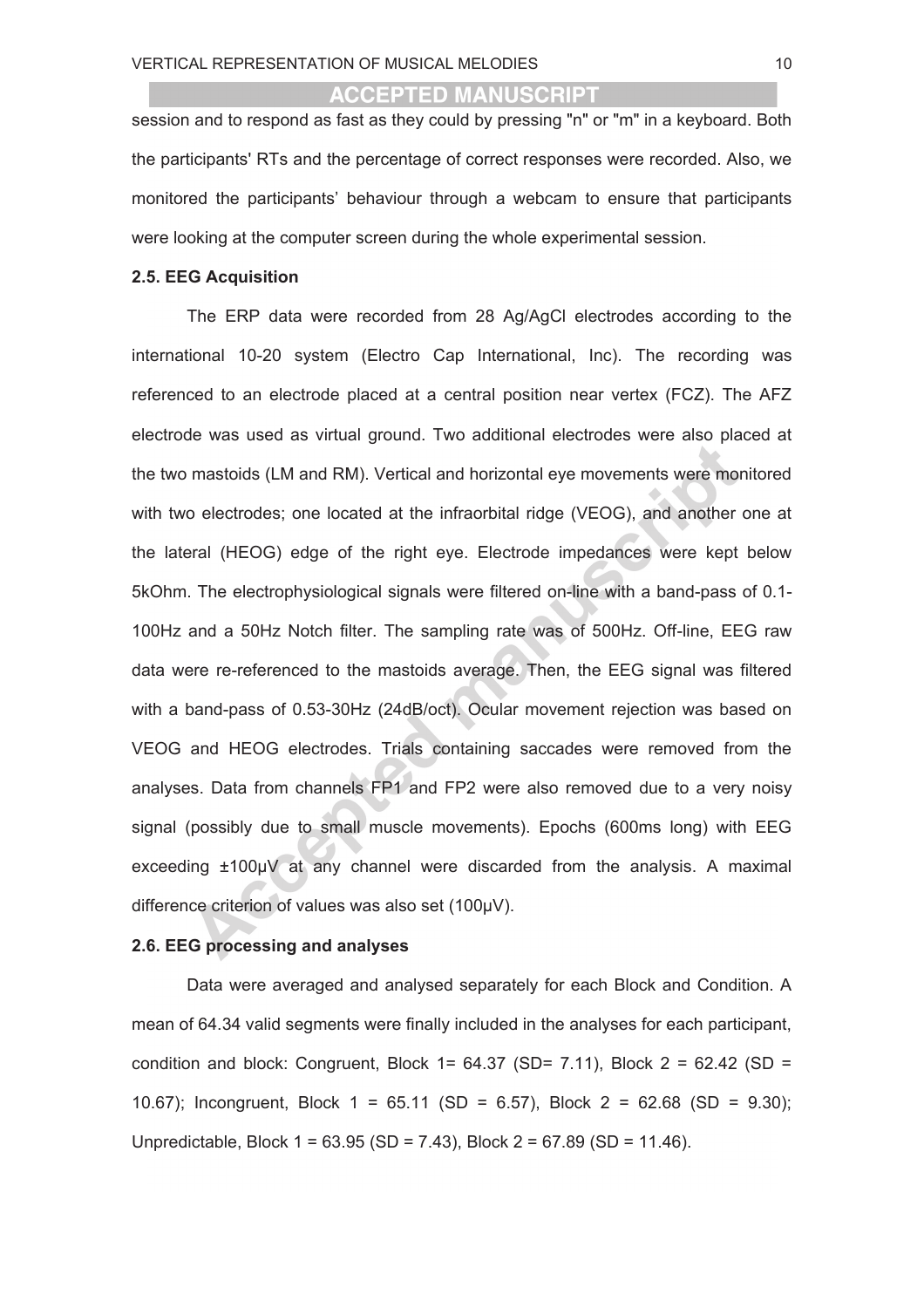An off-line average was carried out for each stimulus type, block, condition, and participant separately. The baseline was set at 100ms previous to stimuli onset. Statistical analyses were carried out involving data from 21 electrodes (Frontal Region  $=$  F3, Fz, F4, FC1, FC2, F7, and F8; Central Region  $=$  C3, Cz, C4, CP1, CP2, CP5, and CP6; Posterior Region = P3, Pz, P4, P7, P8, O1, and O2).

Statistical analyses were performed on five main time windows, based on previous literature: N50 (30-80ms; see Fellinger, Gruber, Zauner, Freunberger, and Klimesch 2012), N1 (150-200 ms; see Mangun and Hillyard, 1991), P2 (200-275ms; see Luck and Hillyard, 1994), P3a (275-350ms), and P3b (350-500ms; see Squires et al., 1975). EEG recordings and data processing were conducted using Brain Vision LEGIS software (Brain Vision Recorder and Analyzer 2.0).

#### **3. Results**

The accuracy at judging the colour of the visual targets approached 100% correct in all the experimental conditions (Congruent: *M* = 97.5%, *SE* = .007; Incongruent: *M* = 97.7%, *SE* = .005; Unpredictable: *M* = 97.7%, *SE* = .008). A Repeated Measures ANOVA including accuracy as the dependent variable and condition (Congruent, Incongruent, Unpredictable) as the independent variable showed a non-significant effect of Condition (*F*(2,30)=.124, *p*=.793,  $η<sub>p</sub><sup>2</sup> = .008$ ). This result was expected considering the easiness of the task. In a paper questionnaire provided after the experiment, none of the participants reported being aware of any association between the prediction generated in some of the trials and the upper or lower position of the visual target.

Another Repeated Measures ANOVA including RT data from all of the trials revealed a main effect of condition (Congruent, Incongruent, and Unpredictable;  $F(2,30)=9.505$ ,  $p=.001$ ,  $\eta_p^2=.388$ ). Further analyses indicated that participants responded significantly slower to visual targets in the Unpredictable condition than in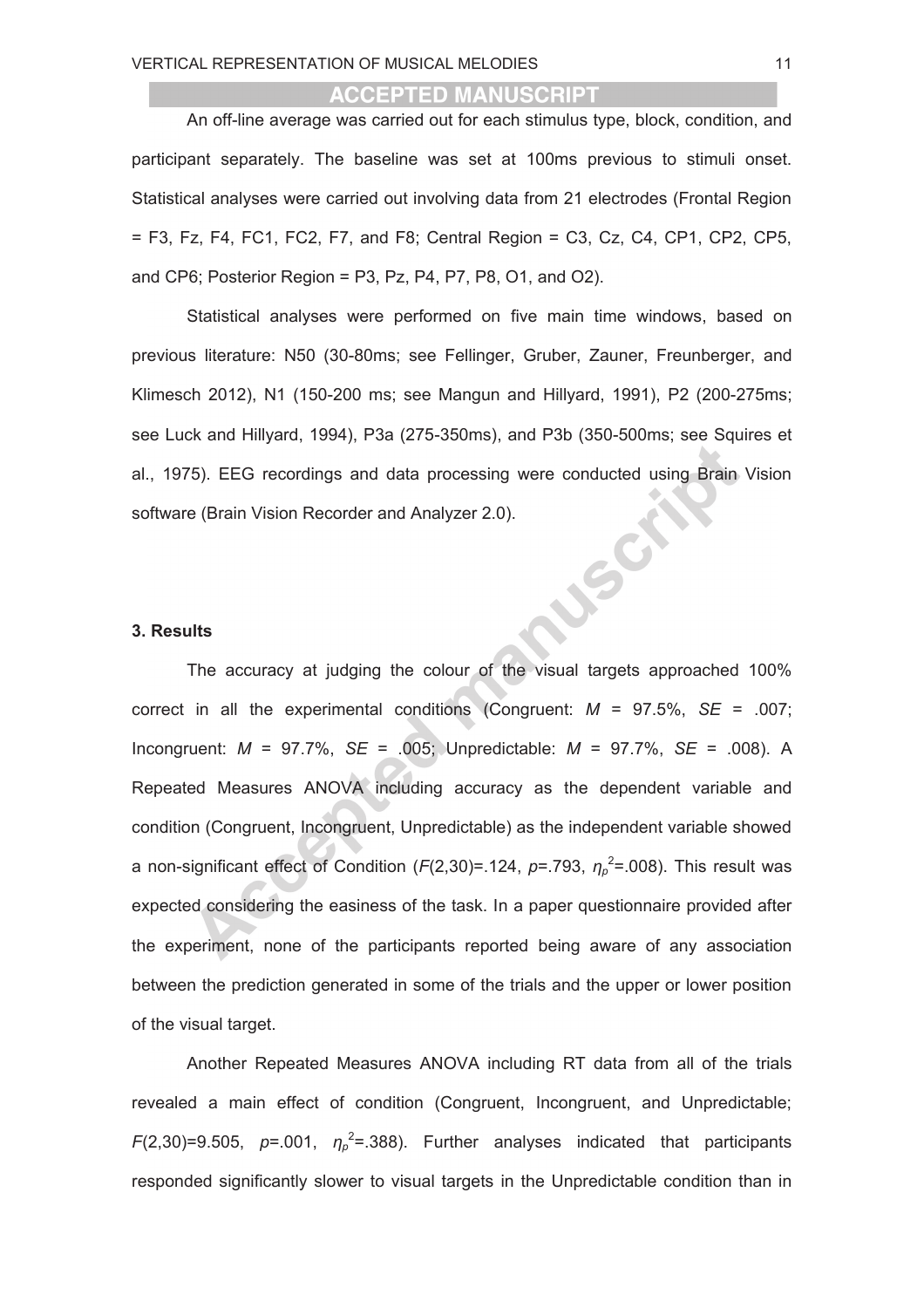the Congruent (*t*(15)=-3.342, *p*=.004) and the Incongruent (*t*(15)=-2.911, *p*=.01) conditions, suggesting the presence of a general predictability effect. In line with previous studies conducted with non-musicians using indirect tests (Rusconi et al., 2006), no differences between congruent and incongruent trials were observed in this initial analysis.

In order to address possible effects of experience and the predictability of the melodies across the whole experiment, a different Repeated Measures ANOVA was conducted including data from the first and the last 20 trials of each condition separately. The number of trials for this analysis was chosen considering previous studies conducted at our laboratory (e.g., Navarra et al., 2009). Results revealed a significant interaction between Condition (Congruent, Incongruent, and Unpredictable) and Exposure (first vs. last 20 trials) (*F*(2,30)=8.237, *p*=.001, *η<sub>p</sub>*<sup>2</sup>=.354). Pairwise comparisons revealed no differences between any of the three conditions in the first 20 trials, but significant differences between the Congruent and the Incongruent condition (*t*(15)=-2.151, *p*=.048) and the Congruent and the Unpredictable condition (*t*(15)=- 3.776, *p*=.002) in the last 20 trials (see Figure 2).

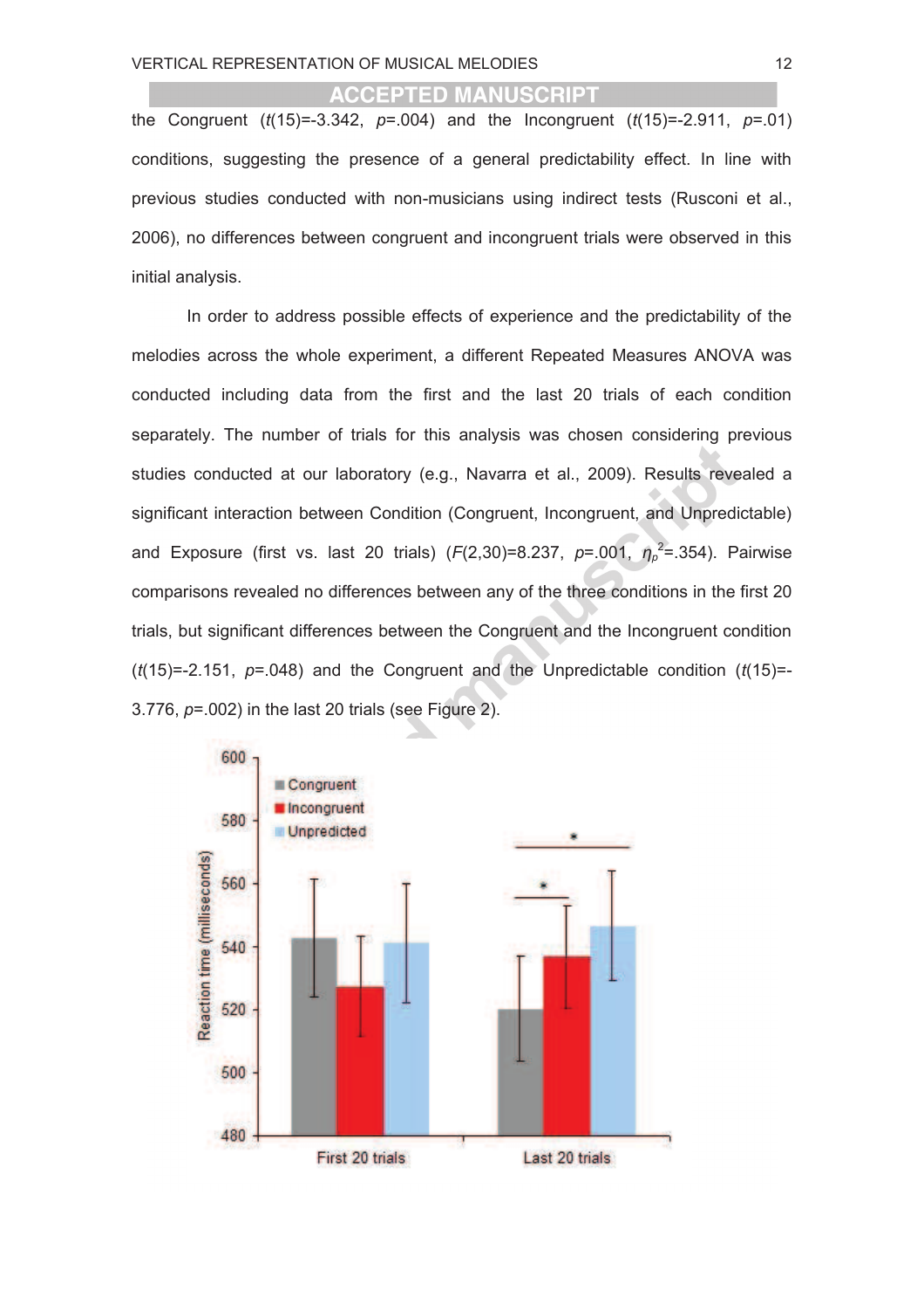**Figure 2.** Behavioural results: Exposure effects on crossmodal congruency between pitch and spatial elevation. Significant differences were found, in RTs, between the congruent and the incongruent condition and the congruent and the unpredictable condition in the last 20 trials of the experiment (3 bars on the right), but not in the first 20 trials (3 bars on the left). Error bars show the standard error of the mean.

Different Repeated Measures ANOVAs were carried out for the amplitude and the latency of several ERP components separately. These analyses included the factors Condition (Congruent, Incongruent, and Unpredictable), Region (Frontal, Central, and Posterior), and Block (Block 1 and Block 2) as within-subject factors. It is worth highlighting that the 'Exposure' analysis performed on the RTs to elucidate the effects of previous experience with melodies on their capability to modulate spatial attention cannot be compared with the 'Block' ERP analysis. While the RTs analyses only included data from the first 20 and last 20 trials of the experimental session, the ERPs analysis also included trials that fell in the middle of the experiment. The two different experimental blocks were present in our design due to the fact that there was a break for the participants. Therefore, the 'Block' ERP analyses included all of the valid trials in these two blocks (not just the first 20 and the last 20 trials). Moreover, 'Block' (i.e., trials before vs. trials after the pause) was introduced as a factor in the ERP analyses just to ensure that the pause did not generate any undesired/uncontrolled effects on the electrophysiological response.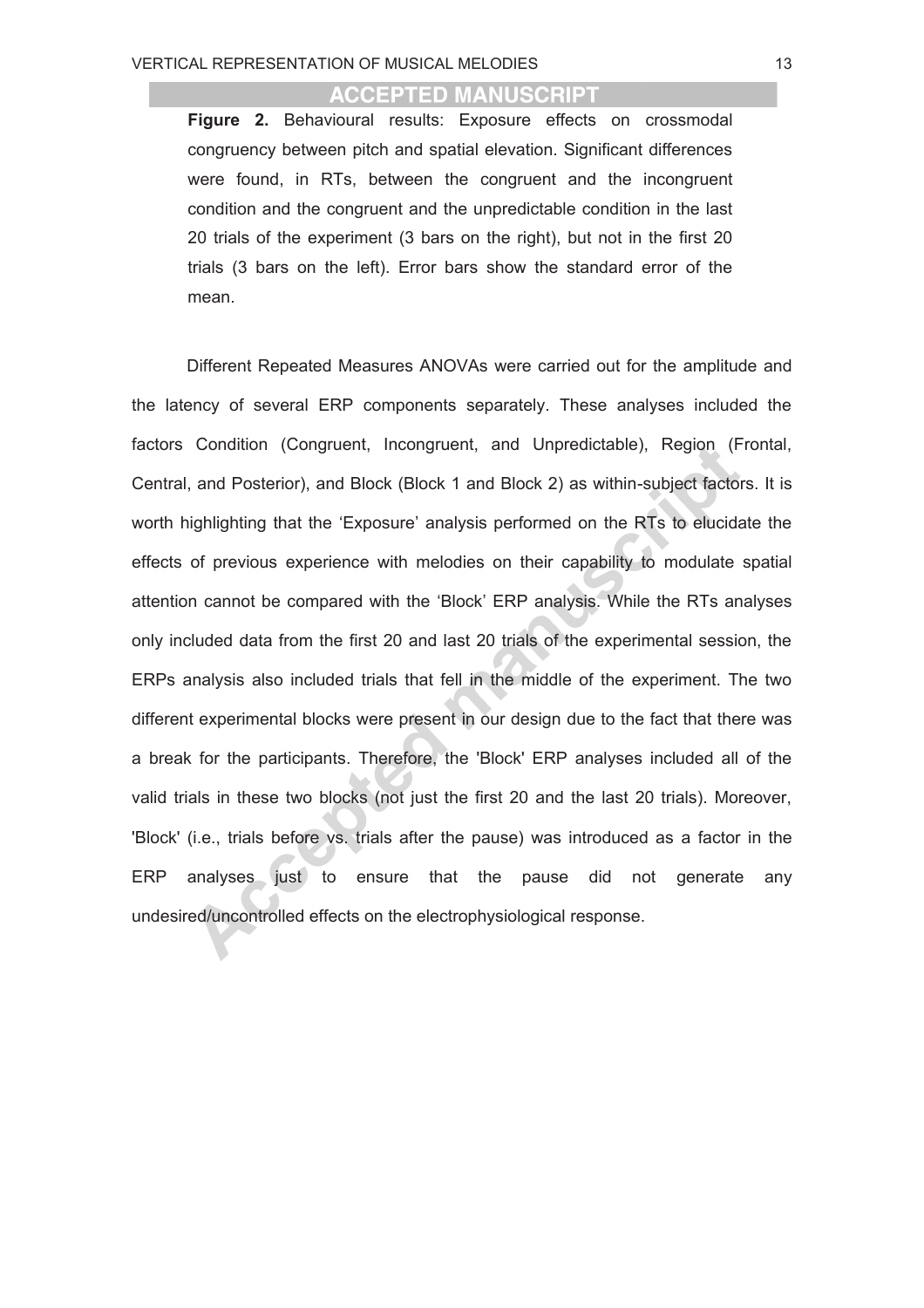

**Figure 3.** ERP results: Congruency and Prediction effects. Grandaverage ERPs from all of the electrodes are shown. On the right, Fz and Pz electrodes are zoomed, showing Congruent (black line), Incongruent (red line), and Unpredictable (blue line) conditions; visual representations of the time windows for the different ERP components analysed are also shown above and below the zoomed electrodes. Incongruent trials generated larger amplitudes than Congruent trials in the P3b component, in the posterior region of the scalp. Regarding frontal and central areas, the amplitudes of the N50, N100, P2 and P3a components were significantly less positive for Unpredictable than for Predictable (Congruent or Incongruent) trials.

In the analysis of the N50 component, we observed a significant main effect of Condition ( $F(2,36)$ =4.417,  $p=0.019$ ,  $\eta_p^2$ =.197), and a significant interaction between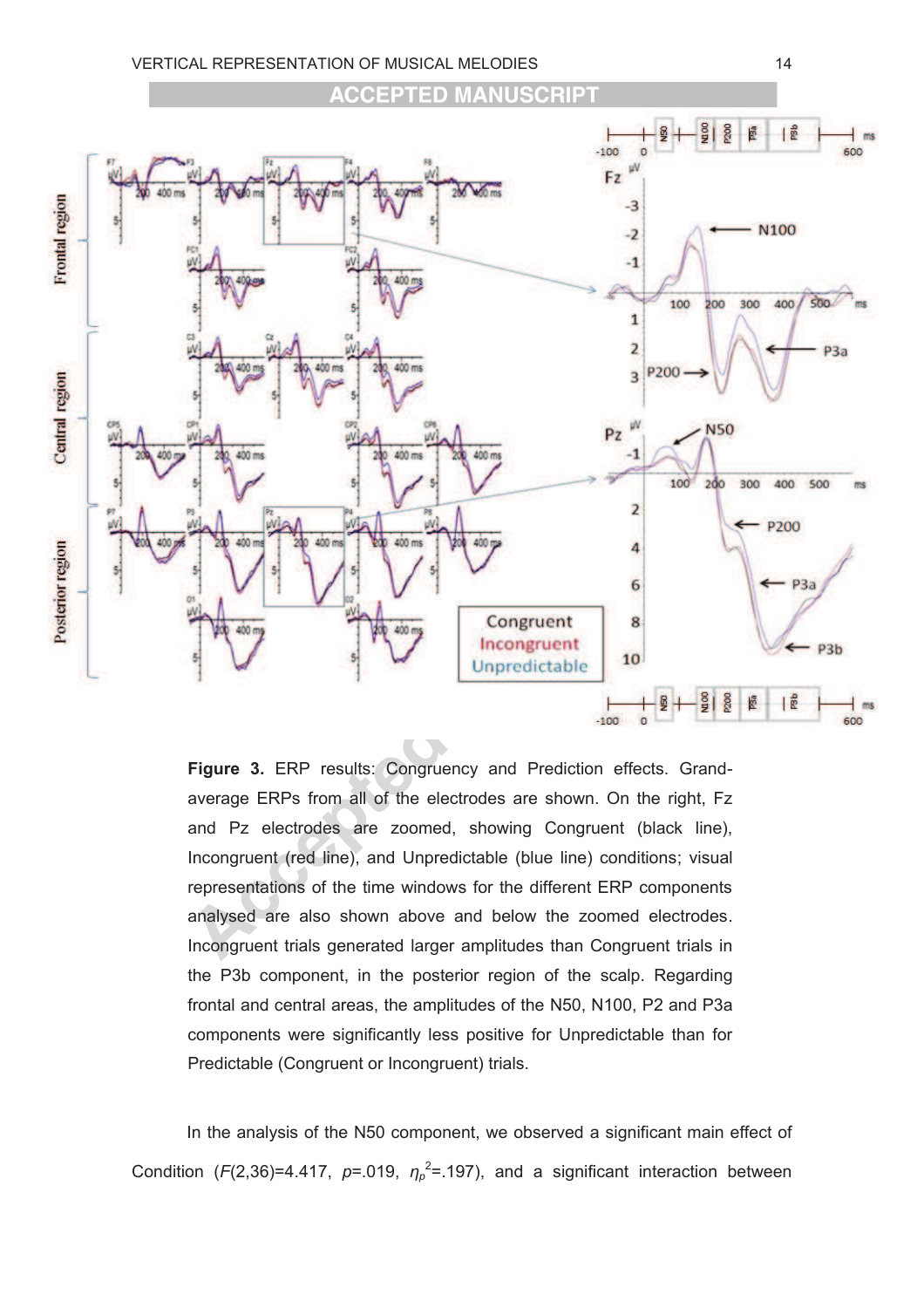Condition and Region ( $F(4,72)$ =10.692,  $p< .001$ ,  $\eta_p^2$ =.373). Post-hoc comparisons of the interaction, using Fisher's least significant difference (LSD) method for multiple comparisons (for recent studies using the same approach see Grimaldi et al., 2014; Németh et al., 2014), indicated that Unpredictable trials elicited larger amplitudes than Congruent trials in the frontal (*p*=.001), and central (*p*=.014) regions of the scalp. In addition, Unpredictable trials elicited larger amplitudes than Incongruent trials in the frontal (*p*=.005), and central (*p*=.016) regions of the scalp (see Figure 3; see also Table 1 for a summary of the results of ERPs analyses). Importantly, there were no significant differences between Congruent and Incongruent trials in any of the three topographic regions.

As for the N1 component, we observed a main effect of Condition  $(F(2,36)=3.807, p=.032, \eta_p^2=.175)$ . LSD post-hoc tests showed that Unpredictable trials elicited larger amplitudes than Congruent trials (*p*=.023). The difference between Incongruent and Unpredictable trials was marginally significant (*p*=.082), with larger amplitudes for Unpredictable than Incongruent trials. Finally, there were no differences between Congruent and Incongruent trials (*p*=.458).

Regarding the P2 component, a significant effect of Condition was found  $(F(2,36)=9.236, p=.001, \eta_p^2=.339)$ , along with a significant interaction between Condition and Region  $(F(4,72)=3.496, p=.012, \eta_p^2=.163)$ . Post-hoc comparisons indicated the general presence of larger amplitudes in Congruent and Incongruent trials than in Unpredictable trials (*p*=.005, and *p*=.003, respectively) over the whole scalp. In frontal regions, the P2 amplitude was larger in the Incongruent than in the Unpredictable condition (*p*=.045; see Figure 3). The P2 amplitude was also significantly larger both in Congruent and Incongruent than in Unpredicted trials in central and posterior regions of the scalp (*p*=.002, and *p*=.001, respectively, for central electrodes; and *p*=.016 and *p*=.017, respectively, for posterior electrodes).

Further analyses conducted on the P3a component showed main effects of Condition (*F*(2,36)=17.194, *p*<.001, *η<sup>p</sup>* 2 =.489) and Region (*F*(2,36)=9.920, *p*<.001,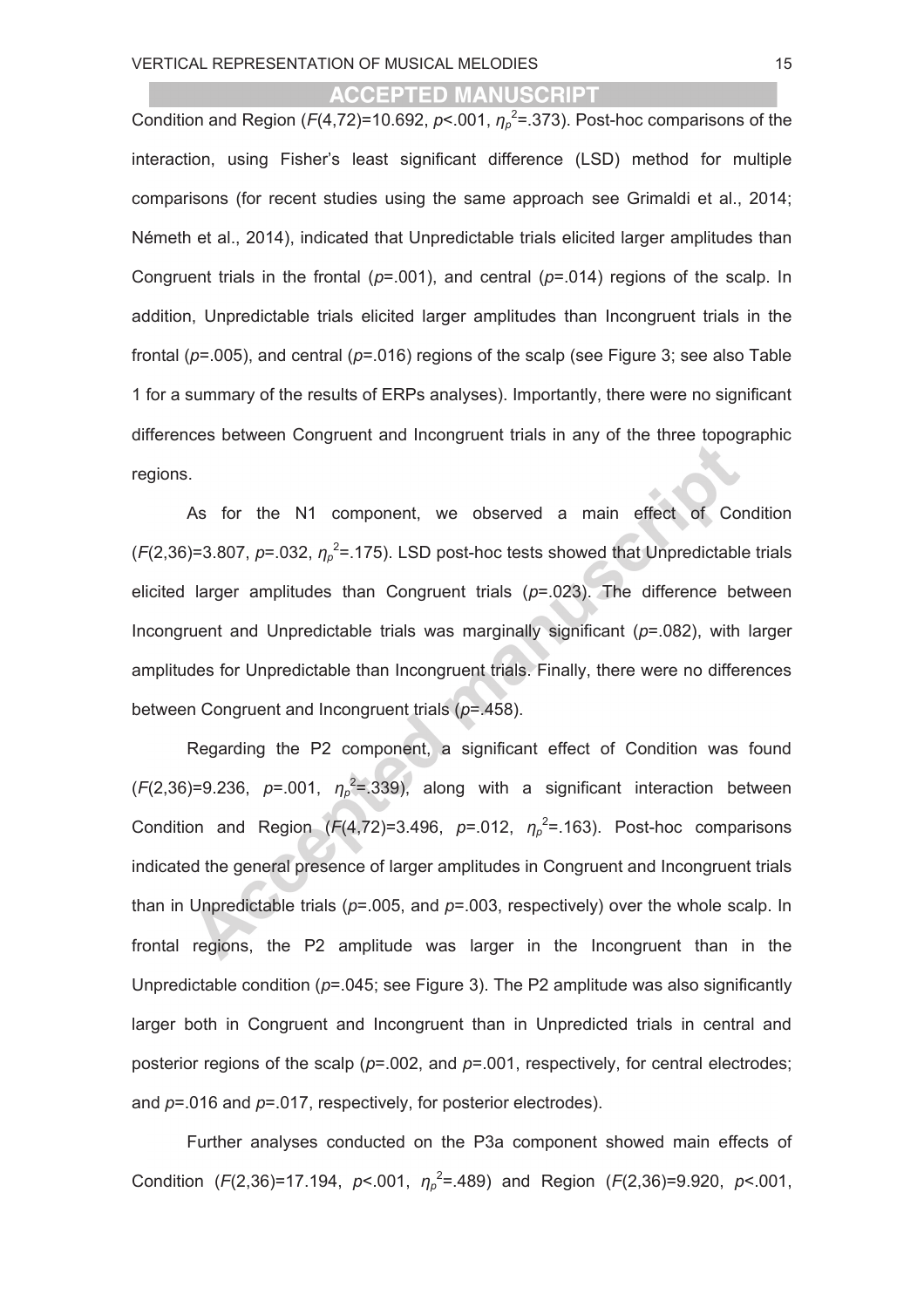*ηp* 2 =.355). The interaction between these two factors was also significant  $(F(4,72)=2.907, p=.027, \eta_p^2=.139)$ ; revealing larger amplitudes, in frontal ( $p=.004$ ) and central (*p*=.024) regions, in Congruent trials than in Unpredictable trials, as well as larger amplitudes, in the same regions, in Incongruent compared to Unpredictable trials (*p*<.001 and *p*<.001 for frontal and central regions, respectively).



**Figure 4.** ERP results: Congruency effects in the P3b time window. Topographic map showing mean amplitude differences for the P3b component (350-500ms time window) between Congruent and Incongruent conditions. Differences between conditions appeared in posterior electrodes.

Finally, in the analysis of the P3b, we observed a main effect of Region  $(F(2, 36)=36.396$ ,  $p<.001$ ,  $\eta_p^2 = .669$ ). No main effects of Condition or Block were observed. A significant interaction was found between Region and Condition  $(F(4,72)=4.491, p=.003, \eta_p^2=.200)$ . Crucially for the purpose of the study, post-hoc analyses revealed a significant difference, in the posterior region of the scalp, between Congruent and Incongruent conditions (*p*=.036); reflecting larger amplitudes of the P3b in the latter (see Figures 3 and 4). Significantly larger P3b amplitudes were also observed, in central electrodes, in Congruent and Incongruent conditions compared to the Unpredictable condition (*p*=.040, and *p*=.009, respectively).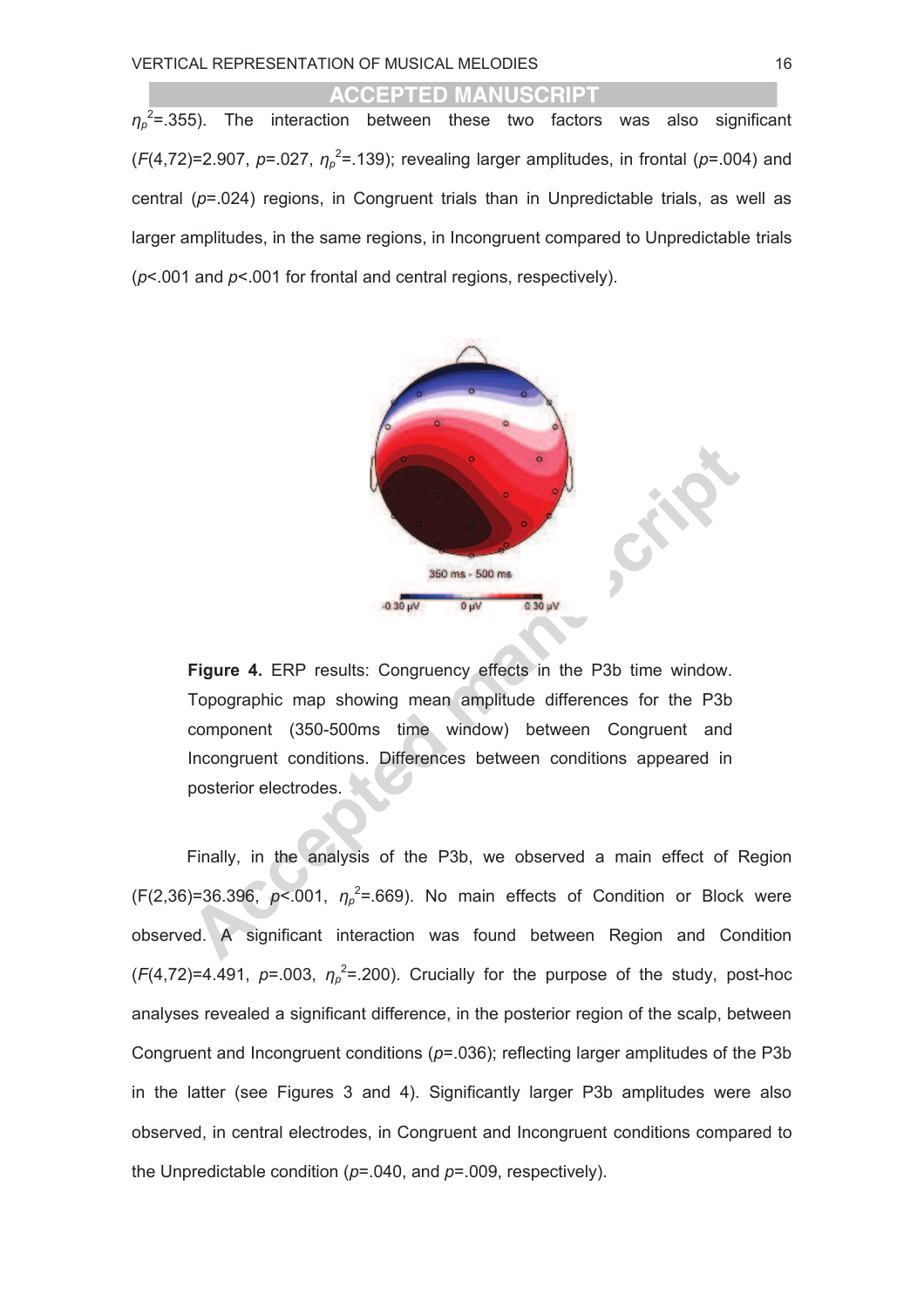Taken together, these results indicate that the presentation of unpredictable melodies elicited larger amplitudes in the N50 and N1 ERP components than the presentation of predictable melodies. Also, the presentation of predictable melodies elicited larger amplitudes in the P2 and P3a components than the presentation of unpredictable melodies. These effects were prominently observed in frontal and central regions of the scalp. Most importantly, predictable melodies followed by a verticallyincongruent visual target elicited larger P3b amplitudes in posterior regions of the scalp, as compared to a vertically-congruent visual target. No significant differences between conditions were observed in the latency analyses for any of the ERP components.

Additionally, and following the same logic as in the behavioural data analysis, we carried out several Repeated Measures ANOVAs for the amplitude and latency of the different ERP components, only including data from the first and the last 20 trials of each condition separately. These analyses were run in order to explore possible effects of experience and predictability of the melodies on the electrophysiological responses across the experiment. In these analyses we included the factors Condition (Congruent, Incongruent, and Unpredictable), Region (Frontal, Central, and Posterior), and Exposure (first vs. last 20 trials). Nevertheless, we were unable to obtain any significant main effect or interaction, probably because of an insufficient number of trials per condition.

#### **4. Discussion**

In the present study, we aimed at investigating whether the passive, but repeated, listening of melodies can modulate spatial attention, having a subsequent influence on perceptual processes (i.e., facilitating the following processing of visual stimuli appearing in a high or low position in space). Our behavioural results revealed that participants responded faster to congruent visual stimuli than to incongruent or unpredicted visual stimuli in the last 20 trials of the experiment, but not in the first 20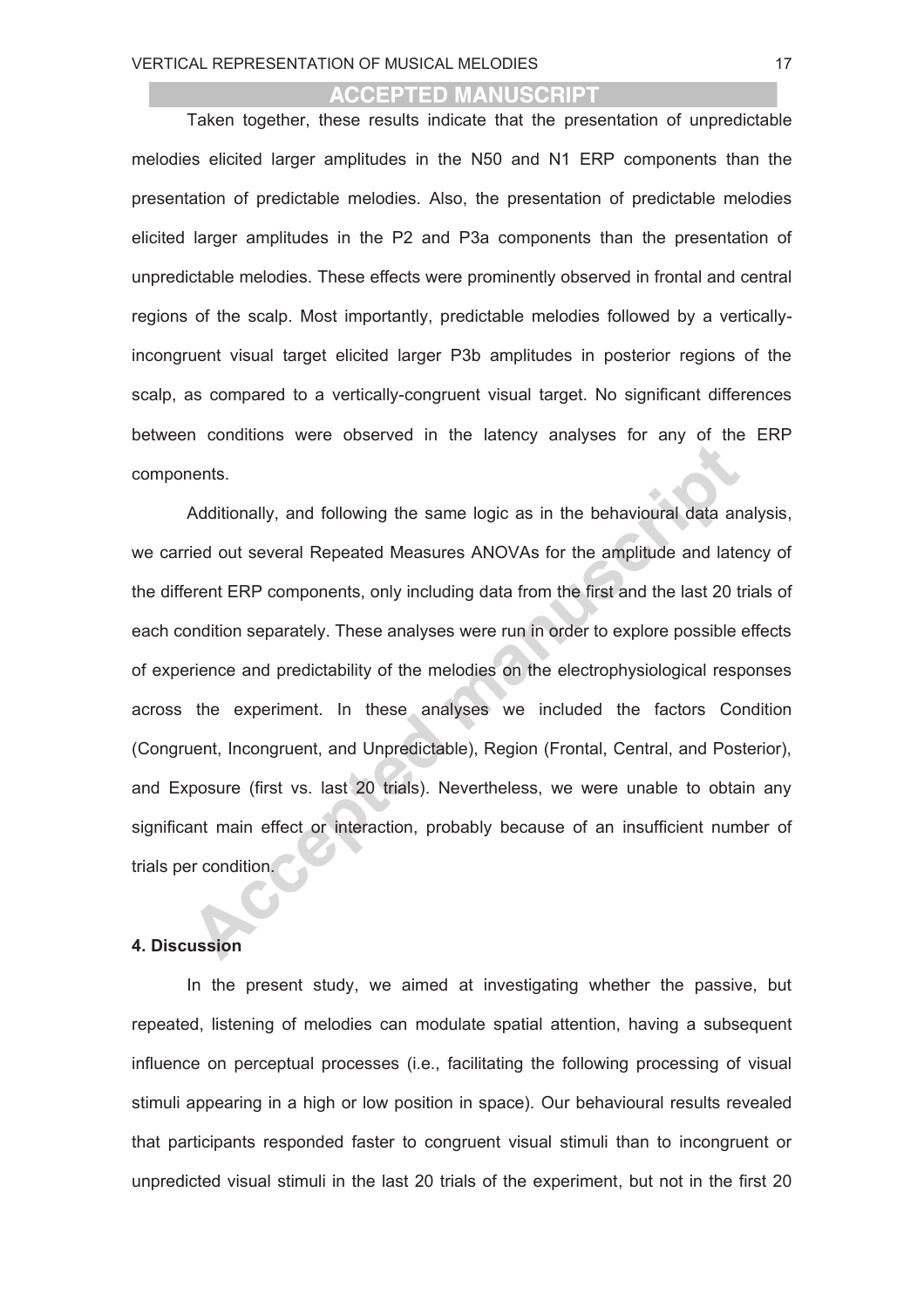trials. These results suggest that recent experience with the melodies is of great importance in order to modulate visuospatial attention and generate stronger predictions. Relevantly, spatial attention was modulated by the melodies even if they were not relevant for the task at hand.

It is important to note that our results are congruent with previous literature on multisensory interactions. Thus, multisensory interactions between the information from different sensory modalities would constantly occur in the brain to analyse whether signals from different modalities are matching or in conflict (e.g., Kayser and Logothetis, 2007, 2009). Importantly, the outcome of these interactions would be particularly relevant for different cognitive processes, such as attention, perception, or controlling actions (e.g., Kayser and Logothetis, 2007). Also, multisensory interactions are thought to occur even when there is no meaningful relationship between the different sensory inputs, and seem to modulate early sensory processing (as discussed in Ghazanfar and Schroeder, 2006). Furthermore, and particularly relevant for interpreting our results, there is increasing electrophysiological (e.g., Giard and Peronnet, 1999; Molholm, Ritter, Murray, Javitt, Schroeder, and Foxe, 2002) and functional imaging evidence (e.g., Foxe et al., 2002) suggesting that multisensory interactions emerge at very early stages of the cortical processing hierarchy. More concretely, the circuitry between the thalamus, the thalamic reticular nucleus (TRN), and prefrontal cortical areas implicated in selective attention would be involved in the dynamic selection of the leading sensory modality that may be modulating the perception of accompanying stimuli in other modalities (Lakatos, O'Connell, Barczak, Mills, Javitt, and Schroeder, 2009). Hence, attention would play a key role in determining the leading sense based on the relative salience of stimuli across modalities, and that would enable an efficient merge of the information from different modalities at higher levels of processing (Lakatos et al., 2009). Also, some studies suggest that areas conventionally considered unimodal, such as some areas of the auditory cortex along the superior temporal gyrus, can also exhibit multisensory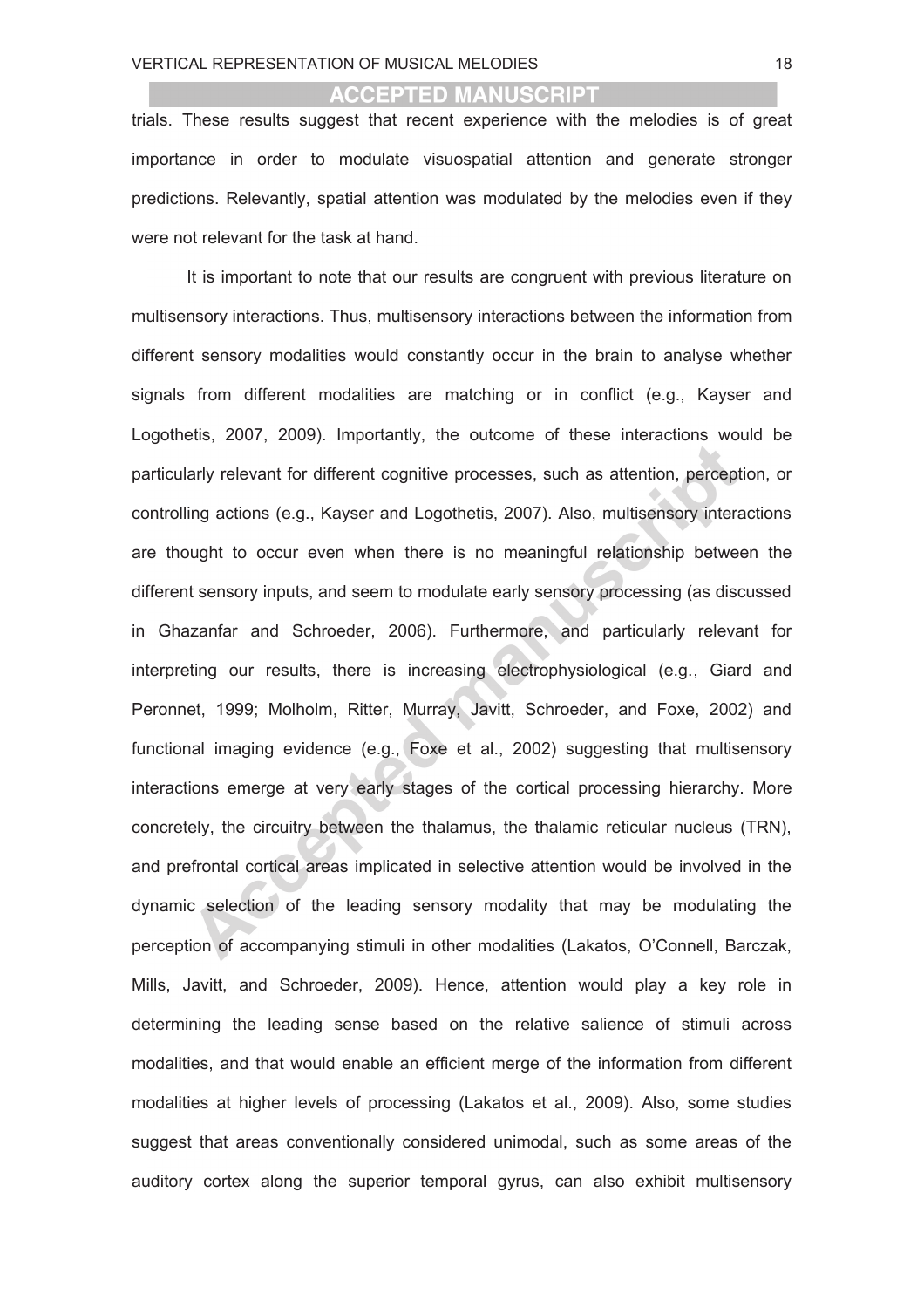interaction/integration features (e.g., Foxe et al., 2002). Therefore, these previous studies would suggest that information processed by the early auditory cortices may contribute to early multisensory interactions, and therefore provide a possible explanation for our results. More specifically, the task-irrelevant rhythmic streams of sounds would be modulating visuospatial attention from very early stages of the cortical processing hierarchy (as we mention below when discussing the results concerning the earliest ERP components).

In line with the behavioural results of our study, the amplitude of the P3b in posterior areas was larger in incongruent trials than congruent trials. The P3b component is usually observed in posterior areas of the scalp, whereas the P3a component has a wider distribution (Brázdil et al., 2003, 2001; Conroy and Polich, 2007; Knight, 1996, 1984; Knight et al., 1995; Squire and Kandel, 1999). Thus, since the difference between congruent and incongruent trials only appeared during the later ERP time window, and only in posterior electrodes, we interpret these results as indicating the presence of a P3b component. Larger amplitudes on this time window have previously been linked to the processing of unexpected changes in the sensory modality (visual vs. auditory) of stimuli in a cueing paradigm (Sutton et al., 1965) and often indicate a 'surprise' response to unexpected visual (Courchesne et al., 1975) or auditory stimulus changes (Squires et al., 1975). Also, the processing of improbable task-relevant events usually increases the amplitude on this time window (Donchin, 1981). Therefore, our findings could easily be interpreted as the attentional system's reaction to a visual stimulus that appeared in an unpredicted spatial position. Bearing in mind that the 'spatial prediction' was induced by means of melodies with highlypredictable changes in pitch, our ERP results suggest that the passive listening of highly predictable music modulates spatial attention (mainly along the vertical axis), subsequently affecting the perceiver's expectancies regarding visual events. Notably, while in the behavioural data the differences between congruent and incongruent trials only appeared during the last trials of the experiment, this difference was present in the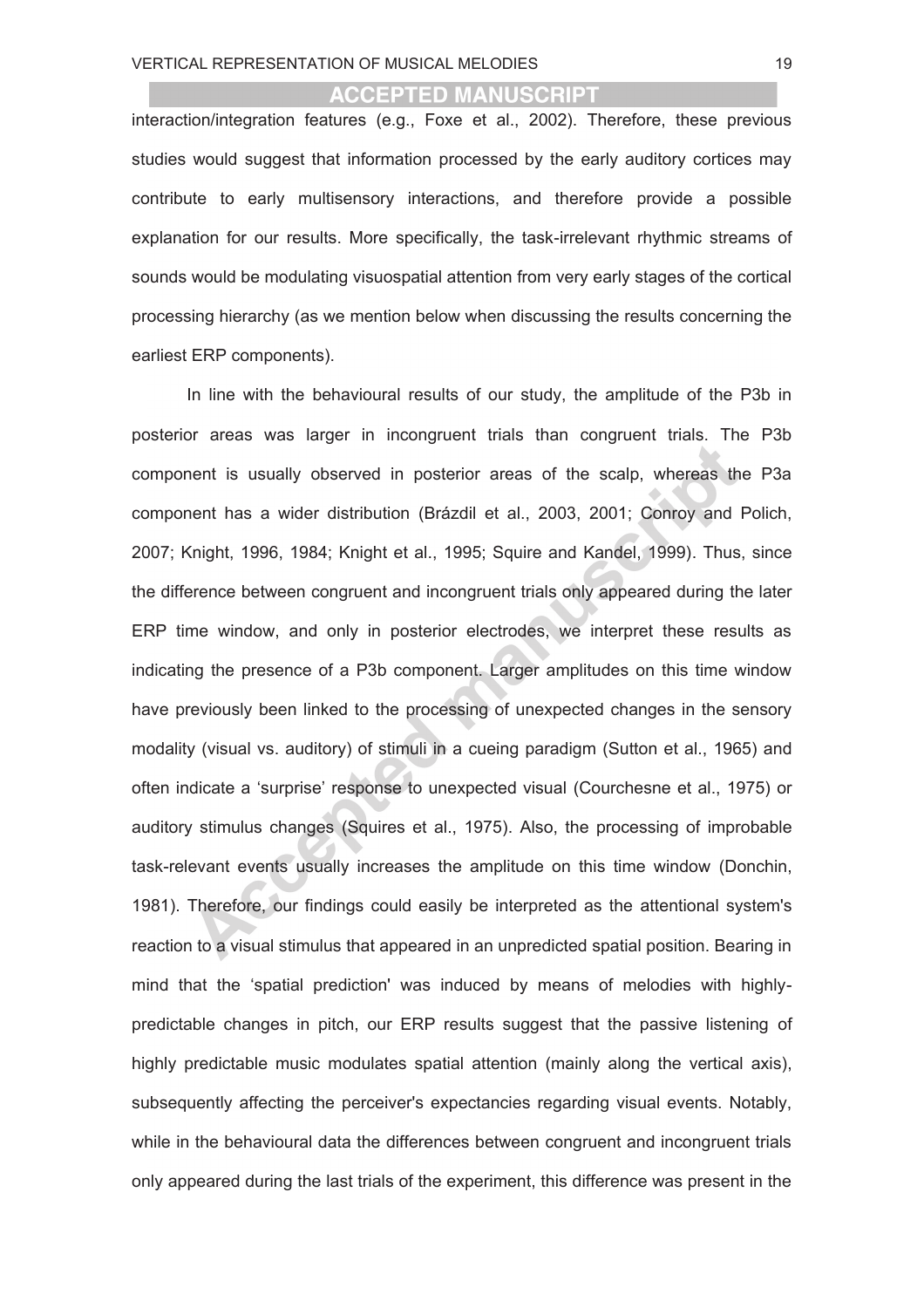ERP data (P3b time window) independently of the experimental block. Hence, even if the brain processed congruent and incongruent trials in a different way throughout the experiment, participants only showed a behavioural benefit at the end of the study. Nevertheless, we acknowledge that future studies with a more fine-grained design should further explore what is the precise moment in time when congruent and incongruent stimuli produce different ERP patterns.

The conceptualization of the P3b component as reflecting processes of memory update also provides us with an adequate framework to explain the pattern of results found in the present study (Donchin et al., 1986; Polich, 2007). The P3b component has shown to capture the mechanisms underlying context-updating and subsequent memory processes (Brázdil et al., 2003, 2001; Conroy and Polich, 2007; Hartikainen and Knight, 2003; Knight, 1996; Kok, 2001; Polich, 2007, 2003; Squire and Kandel, 1999). The tones included in the melodies would have progressively generated a prediction as they were serially stored in memory. Therefore, the appearance of a spatially-incongruent visual stimulus would contradict this previous experience, perhaps requiring a representational update. Thus, in our experiment, the P3b effect observed for incongruent trials may reveal the difficulties of integrating the incoming information with the mismatching information already stored in memory (after repeated exposure to the melodies).

The fact that participants did not perform any spatial- or pitch-related task during the experiment, and, also, that they were not aware of any possible association between the auditory prediction and the location of the visual target, supports the idea that the spatial recoding of pitch can occur even when the listener is not engaged in any spatial or pitch-based task. This seems to be true even for non-musicians. Furthermore, the use of an orthogonal task (colour classification) allowed us to reduce possible confounds at a decisional level. Since the participants were not judging the visual stimuli in terms of their verticality, a strategic vertical remapping of the melodies could not give them any clue regarding the colour of the visual stimulus. Therefore, our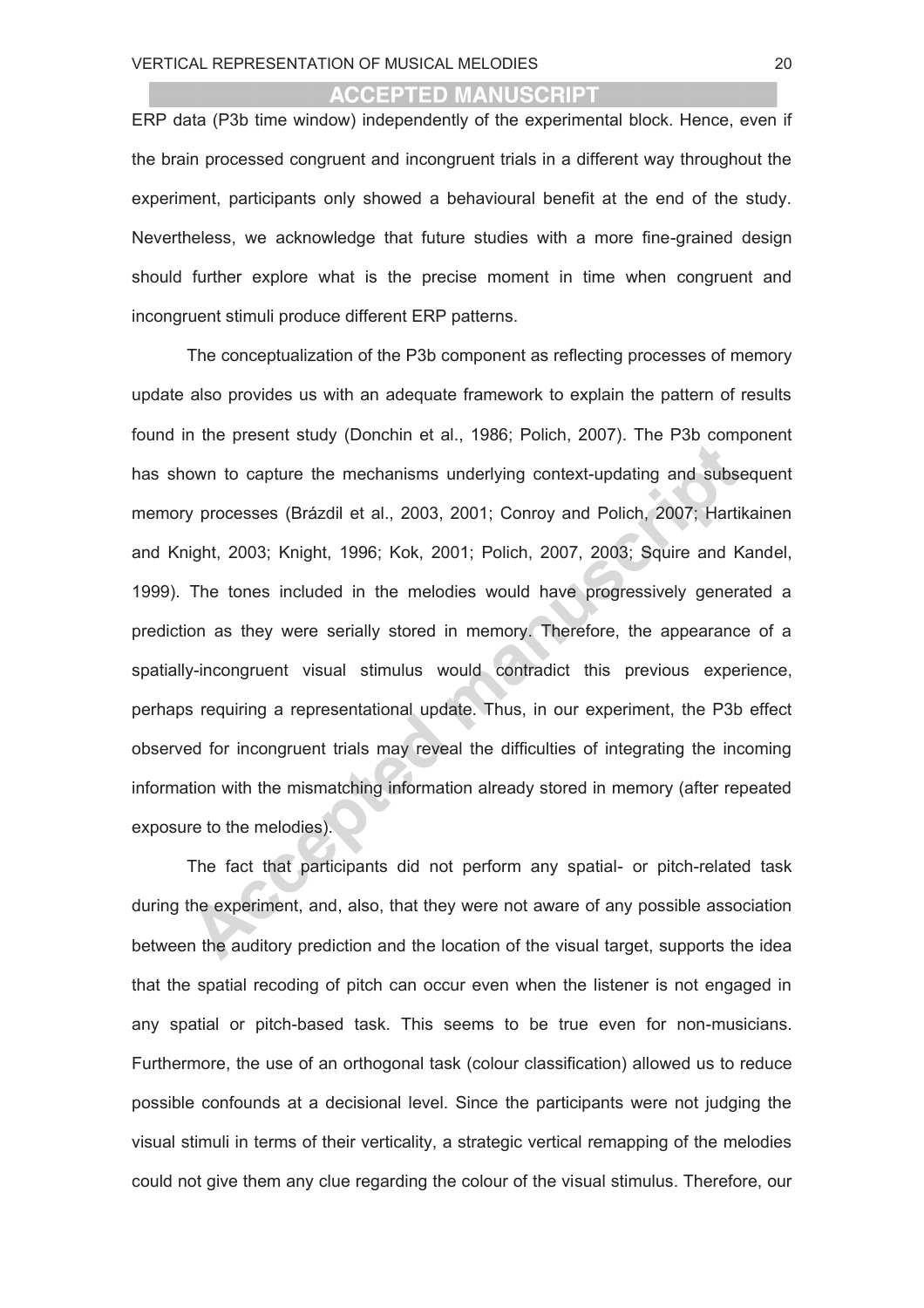results fit well into a view of crossmodal correspondence where an explicit, taskrelevant processing of pitch or space is not needed for correspondence effects to happen, as it seems to be the case in pre-linguistic infants (Dolscheid et al., 2014; Fernández-Prieto et al., 2015; Lewkowicz and Minar, 2014; Walker et al., 2010).

The presence of a congruency effect in the visual P3b ERP component, but not in earlier components, favours the idea that pitch-based spatial prediction may occur at a relatively late stage of processing, and perhaps in associative areas of the brain where information from different sensory modalities can converge (Chiou and Rich, 2012). This hypothesis also fits with recent attempts to describe the representation of magnitudes (numbers, size, height, pitch, etc.) as being the result of common neural processes (Walsh, 2003). Further implications of this theory may be that these mechanisms occur in multisensory areas of the brain (e.g., in the right parietal cortex (Foster and Zatorre, 2010; Foster et al., 2013; Foster and Zatorre, 2010; Zatorre et al., 2009). The modulation of spatial attention during the perception of predictable music may easily explain why most (if not all) of the graphical representations across different cultures are (or have been, historically) based on the idea that high and low pitch corresponds to upper and lower positions, respectively (e.g., the stave in Western music). In fact, this crossmodal association appears to occur even in non-western cultures where the linguistic label used to describe pitch is not associated with verticality (Parkinson et al., 2012; Shayan et al., 2011).

Regarding the effects of auditory predictability on the processing of visual targets, we observed clearly distinctive behavioural and electrophysiological patterns for predictable and unpredictable melodies. More specifically, we observed that participants took more time to respond to visual stimuli following unpredictable than predictable melodies. This effect was particularly robust during the last trials of the experiment, suggesting that participants probably learnt to recognise predictable melodies after exposure to the different patterns. However, it is important to note that there were no behavioural differences between unpredictable and incongruent trials at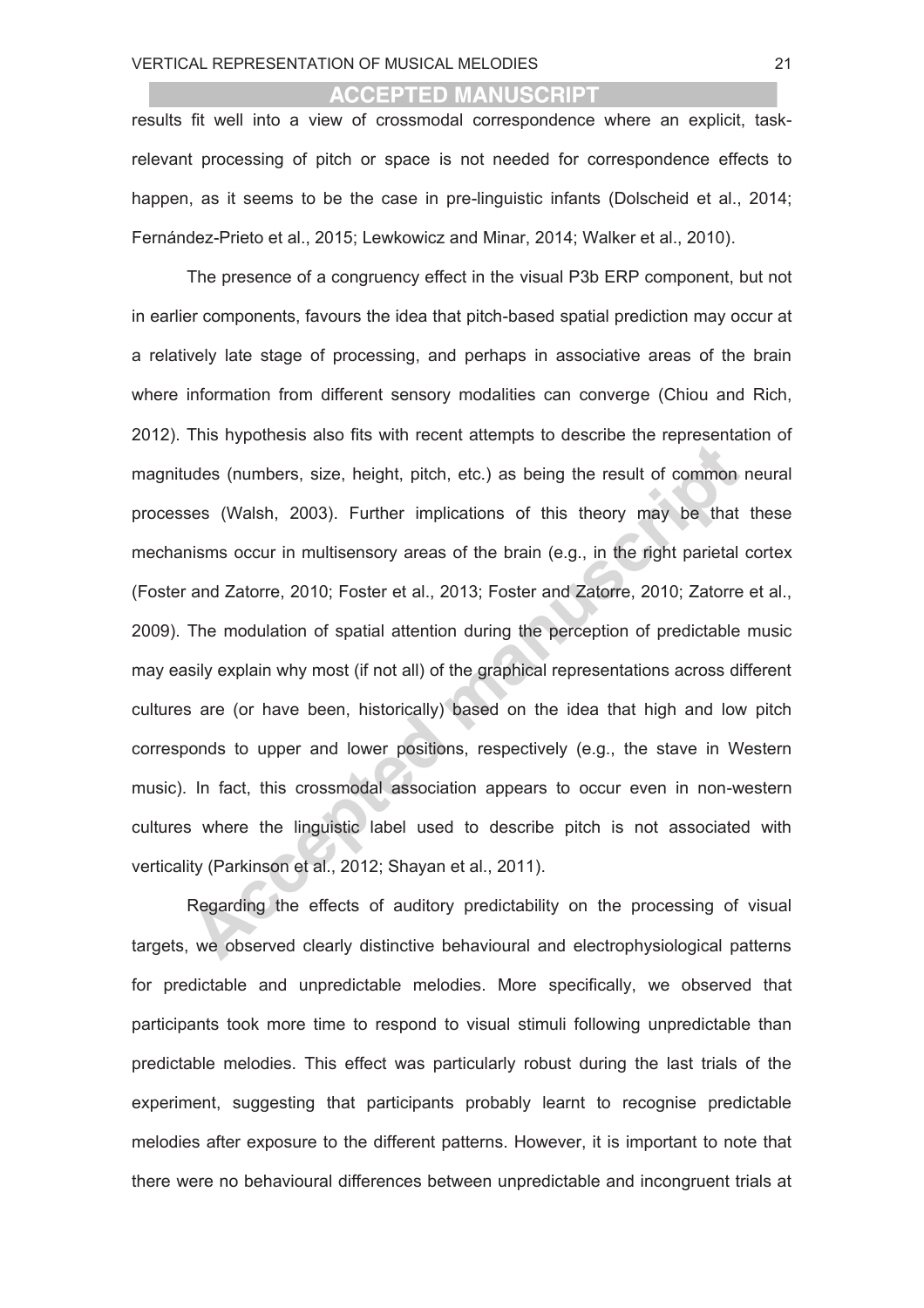the end of the experiment. This may be so because incongruities in a predictable melody would have caused response slowness similar to that caused by unpredictable melodies.

In the present study, we observed larger amplitudes in the N50 and N1 ERP components for visual stimuli following unpredictable melodies (as compared to predictable melodies), and larger amplitudes in the P2 and P3a components for targets following predictable (as compared to unpredictable) melodies, at frontal and central regions of the scalp. It is important to note that we cannot discard that the difference between predictable and unpredictable conditions observed on the late components are a post-effect of the differences already observed on earlier time windows. Nevertheless, all of these components are supposed to index the recruitment of attentional resources in order to successfully carry out the task, and therefore this possibility should not affect our interpretation of the results. For instance, the N50 and N100 ERP components index selective effects of attention on visual processing; as an example, attention to targets in attended vs. unattended visual fields modulate the amplitude of the N1 component (e.g., Rugg et al., 1987). Also, the P2 component has been related to the use of contextual information to prepare for the visual analysis of upcoming stimuli (Federmeier and Kutas, 2002). Moreover, the P3a amplitude has been associated with the engagement of attention when orienting to changes in the environment (Polich, 2007, 2003). Hence, our results would suggest that predictable melodies made participants anticipate the spatial position of visual stimuli and perhaps pay more attention to them. Here, it is important to note that there were always 11 notes in the task-irrelevant auditory stream preceding the visual stimulus, and therefore the presentation of visual targets could have been anticipated by the participants. Nevertheless, anticipation only occurred when participants were presented with predictable melodies. Consequently, it was the content of the auditory sequences (i.e., whether they were predictable or not) what seemed to matter the most for anticipating the visual stimuli. Therefore, our results extend these anticipatory effects found in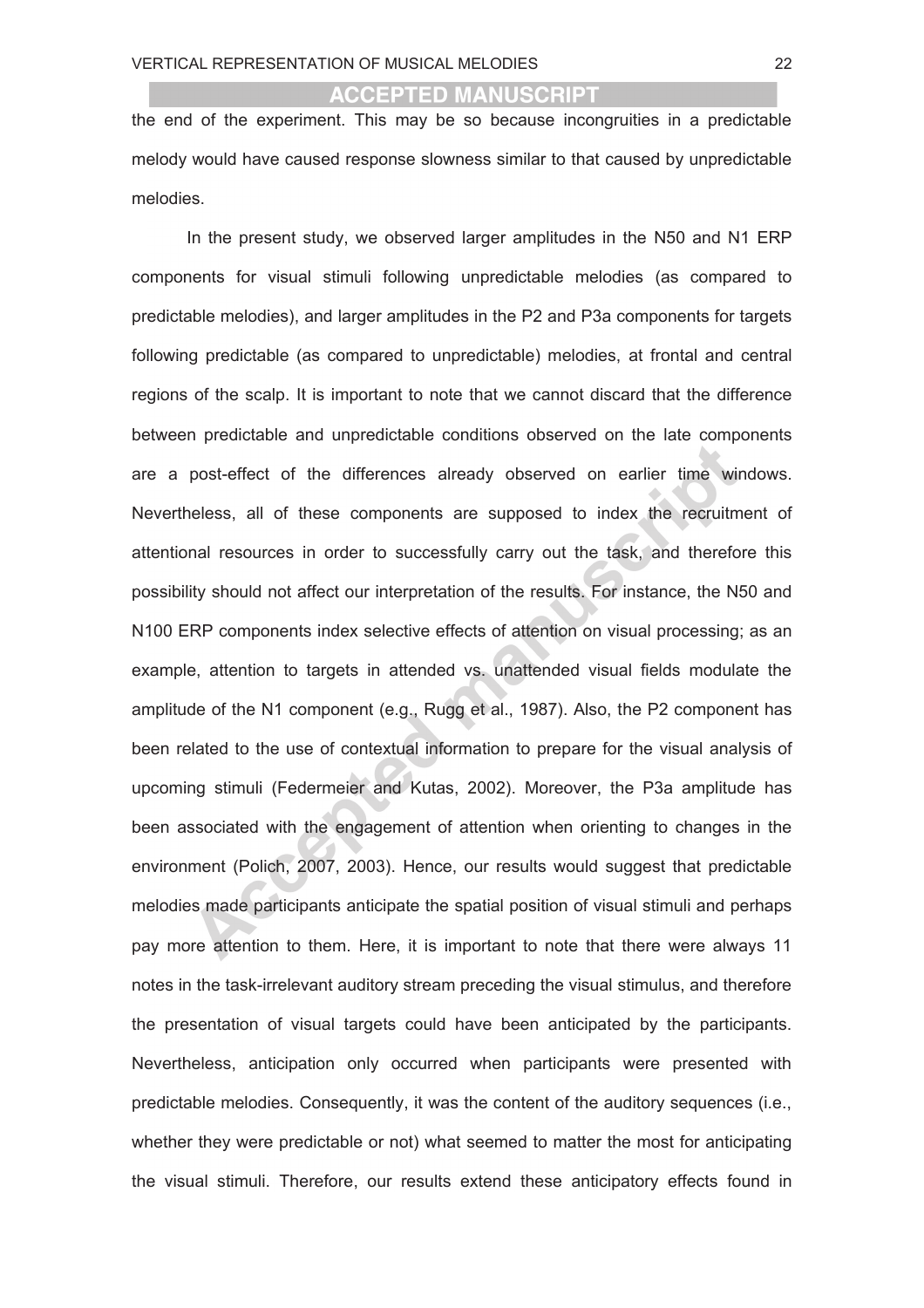previous literature to the crossmodal case where predictability generated in one modality (audition) modulates the processing of information in another modality (vision).

To sum up, our results show that the passive listening of melodies with highly predictable 'ups and downs' in pitch modulates the response to visual stimuli presented in high or low spatial positions. Moreover, this modulatory effect seems to depend on the previous experience of the listener with the melodies. The most likely explanation of this effect implies that the acoustic 'ups and downs' can spontaneously modulate spatial attention (along the vertical axis), having a direct impact on the subsequent visuospatial processing of other stimuli.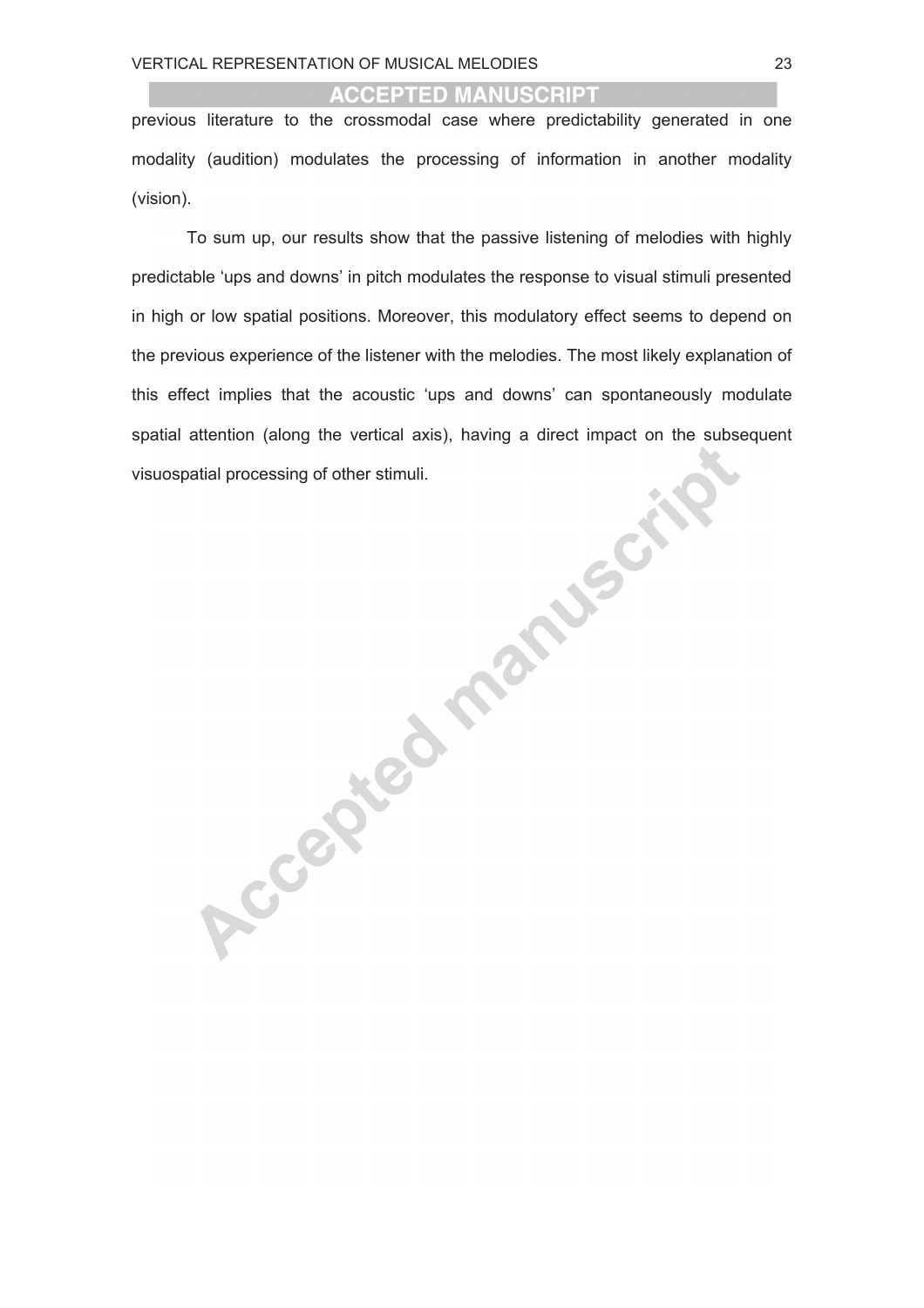#### **5. Acknowledgements**

This research was supported by grants PSI2012-39149 and PSI2015-71143-P from Ministerio de Economía y Competitividad (MINECO, Spain) to JN. We would like to thank Joel García-Morera for his technical assistance, and Kia Nobre, Scott Sinnett and Judith Domínguez-Borrás for their helpful comments on earlier versions of this article.

Accepted manuscript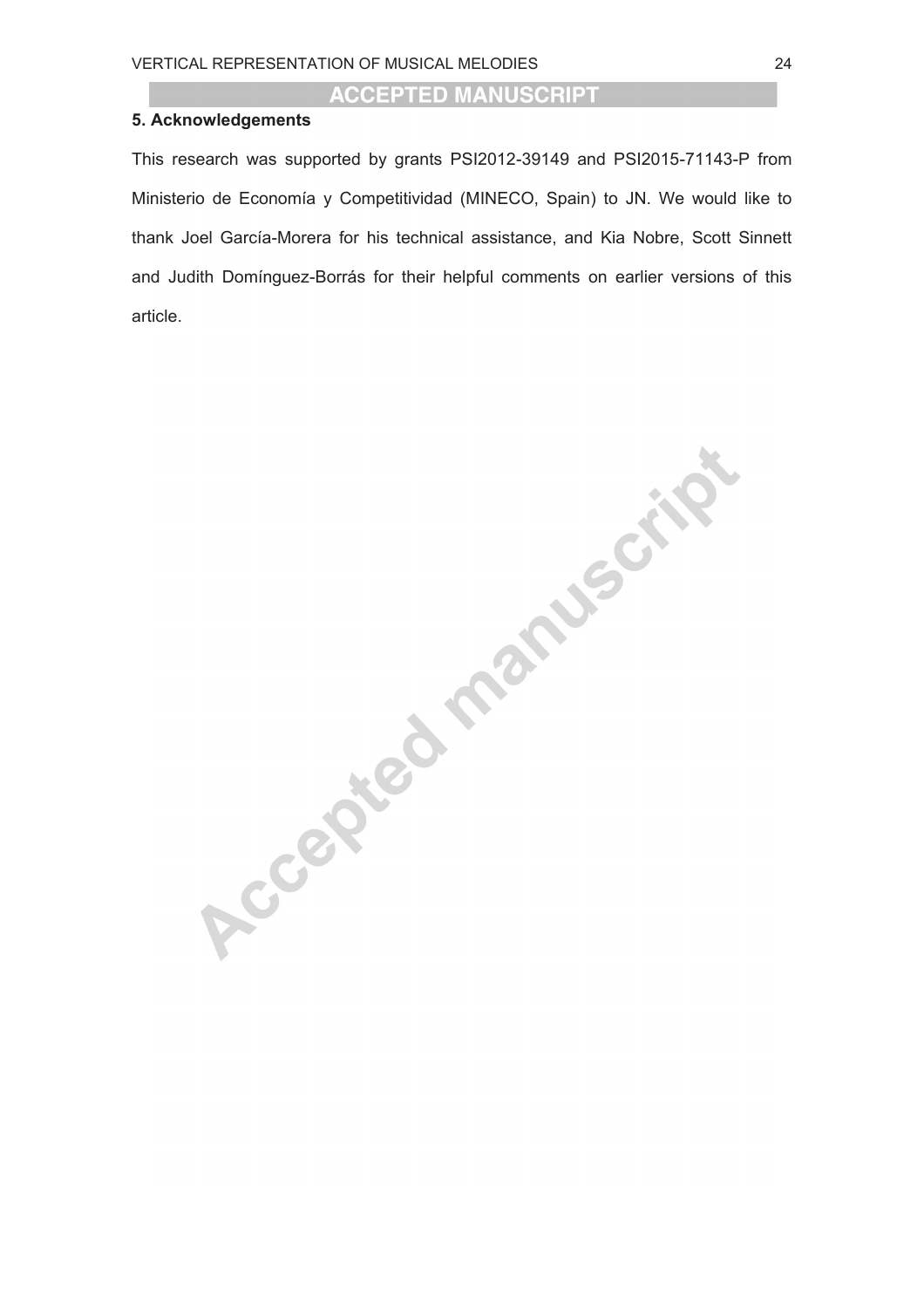#### **6. References**

- Bernstein, I.H., Edelstein, B.A., 1971. Effects of some variations in auditory input upon visual choice reaction time. J. Exp. Psychol. 87, 241–247. doi:10.1037/h0030524
- Besle, J., Schevon, C. A., Mehta, A. D., Lakatos, P., Goodman, R. R., McKhann, G. M., Emerson, R. G., & Schroeder, C. E. (2011). Turning of the human neocortex to the temporal dynamics of attended events. *Journal of Neuroscience, 31*, 3176-3185.
- Brázdil, M., Rektor, I., Daniel, P., Dufek, M., Jurák, P., 2001. Intracerebral event-related potentials to subthreshold target stimuli. Clin. Neurophysiol. 112, 650–661.
- Brázdil, M., Roman, R., Daniel, P., Rektor, I., 2003. Intracerebral somatosensory eventrelated potentials: Effect of response type (button pressing versus mental counting) on P3-like potentials within the human brain. Clin. Neurophysiol. 114, 1489–1496. doi:10.1016/S1388-2457(03)00135-4
- Cabrera, D., Morimoto, M., 2007. Influence of fundamental frequency and source elevation on the vertical localization of complex tones and complex tone pairs. J. Acoust. Soc. Am. 122, 478–488. doi:10.1121/1.2736782
- Chiou, R., Rich, A.N., 2012. Cross-modality correspondence between pitch and spatial location modulates attentional orienting 41, 339–354. doi:10.1068/p7161
- Conroy, M.A., Polich, J., 2007. Normative variation of P3a and P3b from a large sample: Gender, topography, and response time. J. Psychophysiol. 21, 22–32. doi:10.1027/0269-8803.21.1.22
- Courchesne, E., Hillyard, S.A., Galambos, R., 1975. Stimulus novelty, task relevance and the visual evoked potential in man. Electroencephalogr. Clin. Neurophysiol. 39, 131–143. doi:10.1016/0013-4694(75)90003-6
- Deroy, O., Fernández-Prieto, I., Navarra, J., Spence, C., (in press) Unravelling the paradox of spatial pitch, in: Hubbard, T.L. (Ed.), Spatial Biases in Perception and Cognition. Cambridge University Press, Cambridge.

Dolscheid, S., Hunnius, S., Casasanto, D., Majid, a., 2014. Prelinguistic Infants Are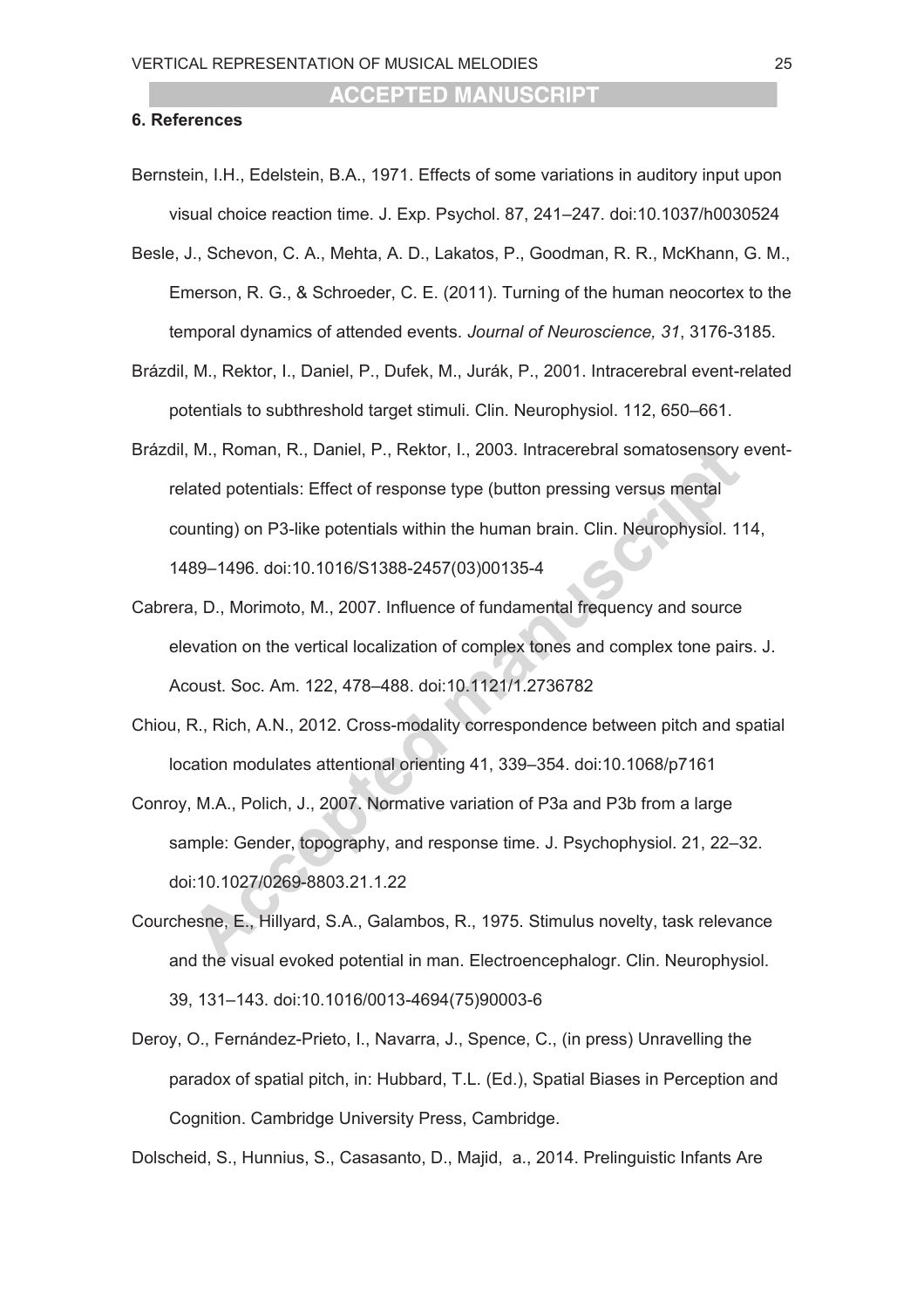Sensitive to Space-Pitch Associations Found Across Cultures. Psychol. Sci. 1–6. doi:10.1177/0956797614528521

- Donchin, E., 1981. Surprise!...Surprise? Psychophysiology. doi:10.1111/j.1469- 8986.1981.tb01815.x
- Donchin, E., Kramer, A., Wickens, C., 1986. Applications of event-related brain potentials to problems in engineering psychology. Psychophysiol. Syst. Process. Appl. New York Guilford Press.
- Fellinger, R., Gruber, W., Zauner, A., Freunberger, R., & Klimesch, W. (2012). Evoked traveling alpha waves predict visual-semantic categorization-speed. Neuroimage, 59(4), 3379-3388.
- Federmeier, K.D., Kutas, M., 2002. Picture the difference: electrophysiological investigations of picture processing in the two cerebral hemispheres. Neuropsychologia 40, 730–747. doi:10.1016/S0028-3932(01)00193-2
- Fernández-Prieto, I., Navarra, J., Pons, F., 2015. How big is this sound? Crossmodal association between pitch and size in infants. Infant Behav. Dev. 38, 77–81. doi:10.1016/j.infbeh.2014.12.008
- Fernández-Prieto, I., Spence, C., Pons, F., Navarra, J., 2017. Does Language Influence the Vertical Representation of Auditory Pitch and Loudness? i-Perception 8. doi: 10.1177/2041669517716183
- Foster, N.E. V, Halpern, A.R., Zatorre, R.J., 2013. Common parietal activation in musical mental transformations across pitch and time. Neuroimage 75, 27–35. doi:10.1016/j.neuroimage.2013.02.044
- Foster, N.E.V., Zatorre, R.J., 2010a. Cortical structure predicts success in performing musical transformation judgments. Neuroimage 53, 26–36. doi:10.1016/j.neuroimage.2010.06.042
- Foster, N.E. V, Zatorre, R.J., 2010b. A role for the intraparietal sulcus in transforming musical pitch information. Cereb. Cortex 20, 1350–1359. doi:10.1093/cercor/bhp199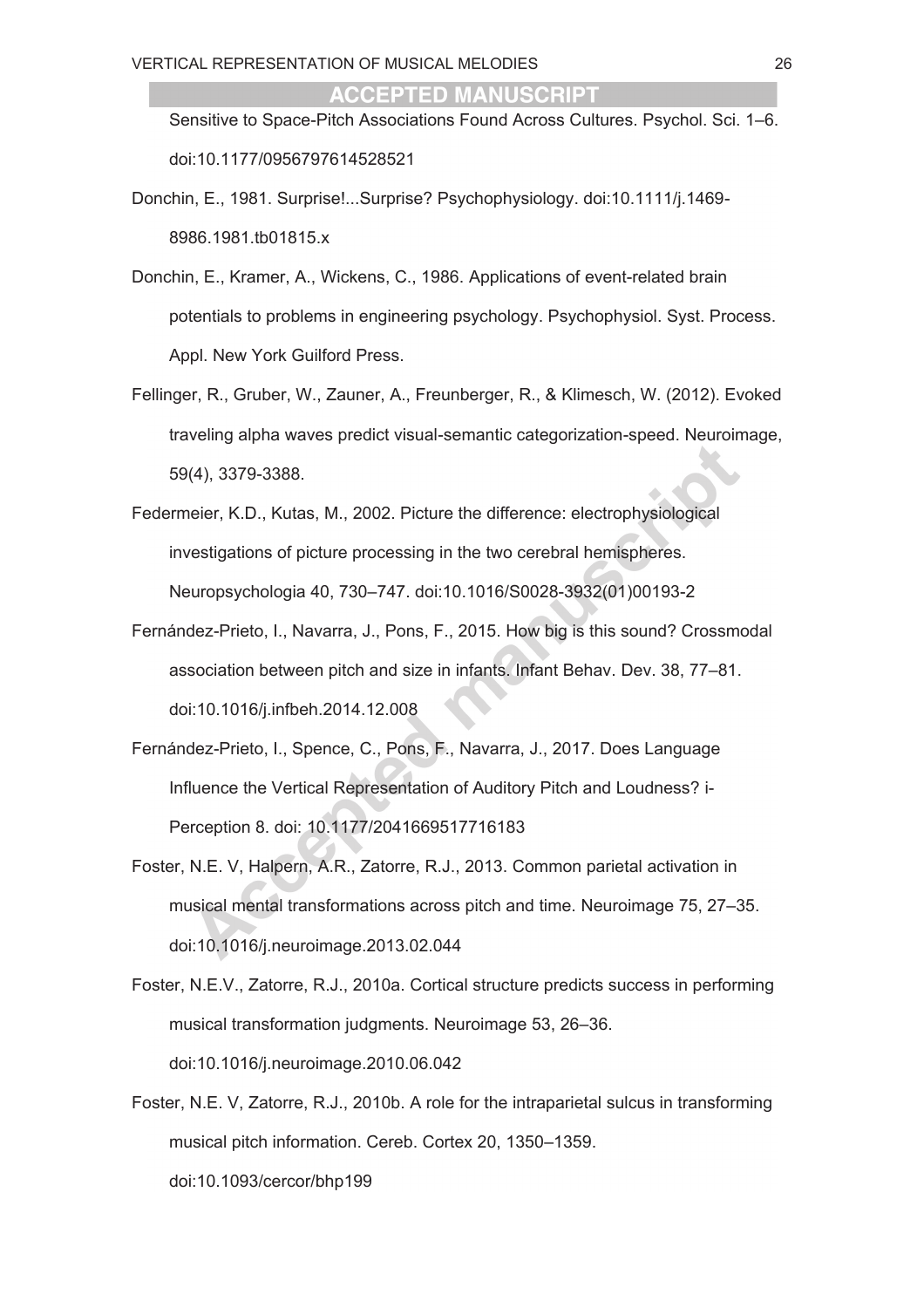- Foxe, J. J., Wylie, G. R., Martinez, A., Schroeder, C. E., Javitt, D. C., Guilfoyle, D., ... & Murray, M. M. (2002). Auditory-somatosensory multisensory processing in auditory association cortex: an fMRI study. *Journal of neurophysiology, 88(1)*, 540-543.
- Ghazanfar, A. A., & Schroeder, C. E. (2006). Is neocortex essentially multisensory?. *Trends in cognitive sciences, 10(6)*, 278-285.
- Giard, M. H., & Peronnet, F. (1999). Auditory-visual integration during multimodal object recognition in humans: a behavioral and electrophysiological study. *Journal of cognitive neuroscience, 11(5)*, 473-490.
- Grimaldi, M., Sisinni, B., Gili Fivela, B., Invitto, S., Resta, D., Alku, P., Brattico, E., 2014. Assimilation of L2 vowels to L1 phonemes governs L2 learning in adulthood: a behavioral and ERP study. Front Hum Neurosci 8, 279. doi:10.3389/fnhum.2014.00279
- Guo, C., Duan, L., Li, W., Paller, K.A., 2006. Distinguishing source memory and item memory: Brain potentials at encoding and retrieval. Brain Res. 1118, 142–154. doi:10.1016/j.brainres.2006.08.034
- Hartikainen, K.M., Knight, R.T., 2003. Lateral and orbital prefrontal cortex contributions to attention, in: Detection of Change. Springer, pp. 99–116.
- Isreal, J. B., Chesney, G. L., Wickens, C. D., & Donchin, E. (1980). P300 and tracking difficulty: Evidence for multiple resources in dual-task performance. Psychophysiology, 17(3), 259-273.
- Kayser, C., & Logothetis, N. K. (2007). Do early sensory cortices integrate crossmodal information? *Brain Structure and Function, 212*, 121-132.
- Kayser, C., & Logothetis, N. K. (2009). Directed interactions between auditory and superior temporal cortices and their role in sensory integration. *Frontiers in Integrative Neuroscience, 3*, 7.
- Knight, R., 1996. Contribution of human hippocampal region to novelty detection. Nature 383, 256–259. doi:10.1038/383256a0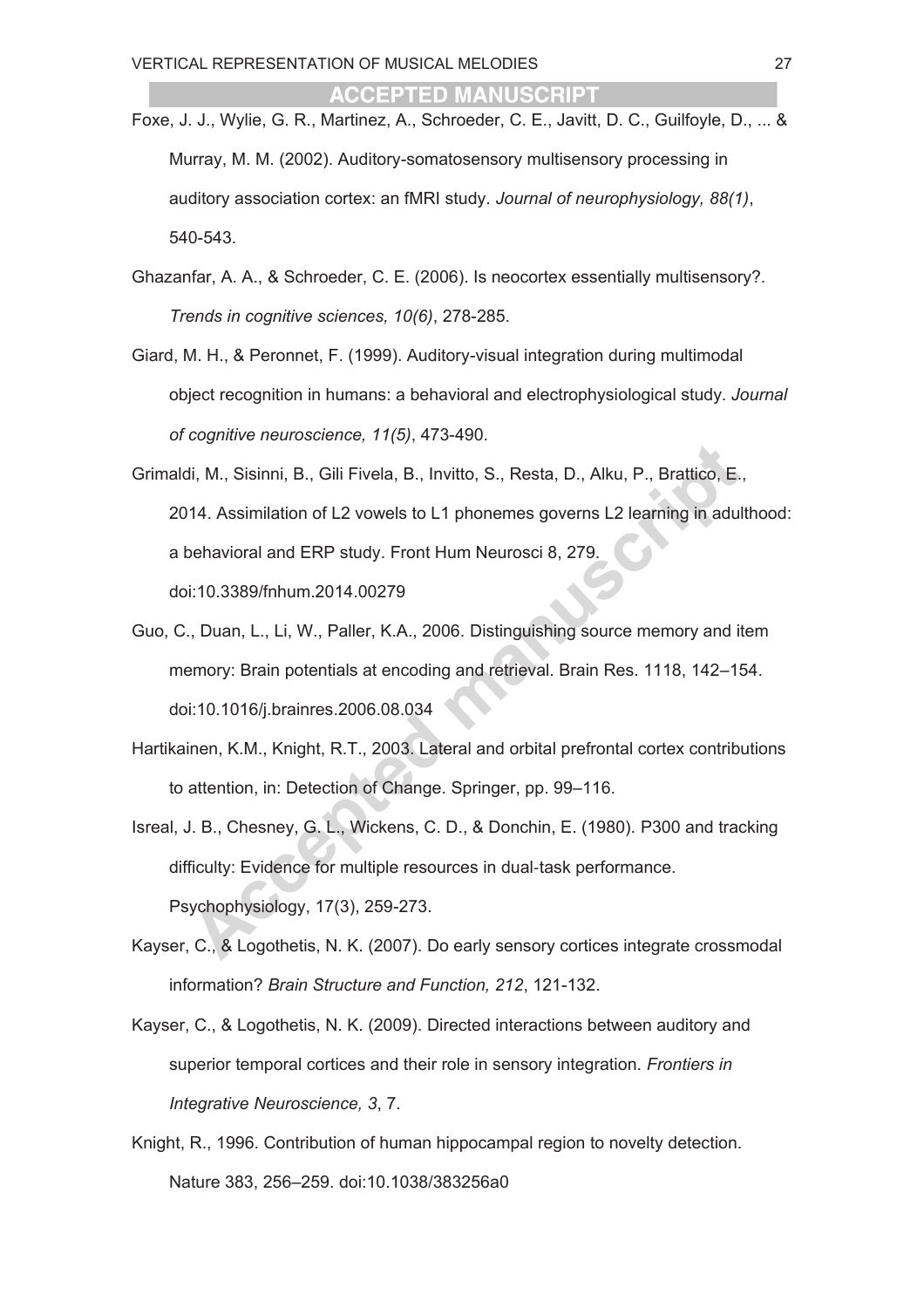- Knight, R.T., 1984. Decreased response to novel stimuli after prefrontal lesions in man. Electroencephalogr. Clin. Neurophysiol. Evoked Potentials 59, 9–20. doi:10.1016/0168-5597(84)90016-9
- Knight, R.T., Grabowecky, M.F., Scabini, D., 1995. Role of human prefrontal cortex in attention control. Adv. Neurol. doi:10.1212/WNL.45.10.1952-a
- Kok, A., 2001. On the utility of P3 amplitude as a measure of processing capacity. Psychophysiology 38, 557–577. doi:10.1016/S0167-8760(98)90168-4
- Kramer, A. F., Wickens, C. D., & Donchin, E. (1985). Processing of stimulus properties: Evidence for dual-task integrality. Journal of Experimental Psychology: Human Perception and Performance, 11(4), 393.
- Lakatos, P., Karmos, G., Mehta, A. D., Ulbert, I., & Schroeder, C. E. (2008). Entrainment of neural oscillations as a mechanism of attentional selection. *Science, 320*, 110-113.
- Lakatos, P., O'Connell, M. N., Barczak, A., Mills, A., Javitt, D. C., & Schroeder, C. E. (2009). The leading sense: Supramodal control of neurophysiological context by attention. *Neuron, 64*, 419-430.
- Lewkowicz, D.J., Minar, N.J., 2014. Infants are not sensitive to synesthetic crossmodality correspondences: a comment on Walker et al. (2010). Psychol. Sci. 25, 832–4. doi:10.1177/0956797613516011
- Lidji, P., Kolinsky, R., Lochy, A., Morais, J., 2007. Spatial associations for musical stimuli: a piano in the head? J. Exp. Psychol. Hum. Percept. Perform. 33, 1189– 1207. doi:10.1037/0096-1523.33.5.1189
- Luck, S.J., Hillyard, S. a, 1994. Electrophysiological correlates of feature analysis during visual search. Psychophysiology. doi:10.1111/j.1469-8986.1994.tb02218.x
- Maeda, F., Kanai, R., Shimojo, S., 2004. Changing pitch induced visual motion illusion. Curr. Biol. 14, R990-1. doi:10.1016/j.cub.2004.11.018
- Mangun, G. R., & Hillyard, S. A. (1991). Modulations of sensory-evoked brain potentials indicate changes in perceptual processing during visual-spatial priming.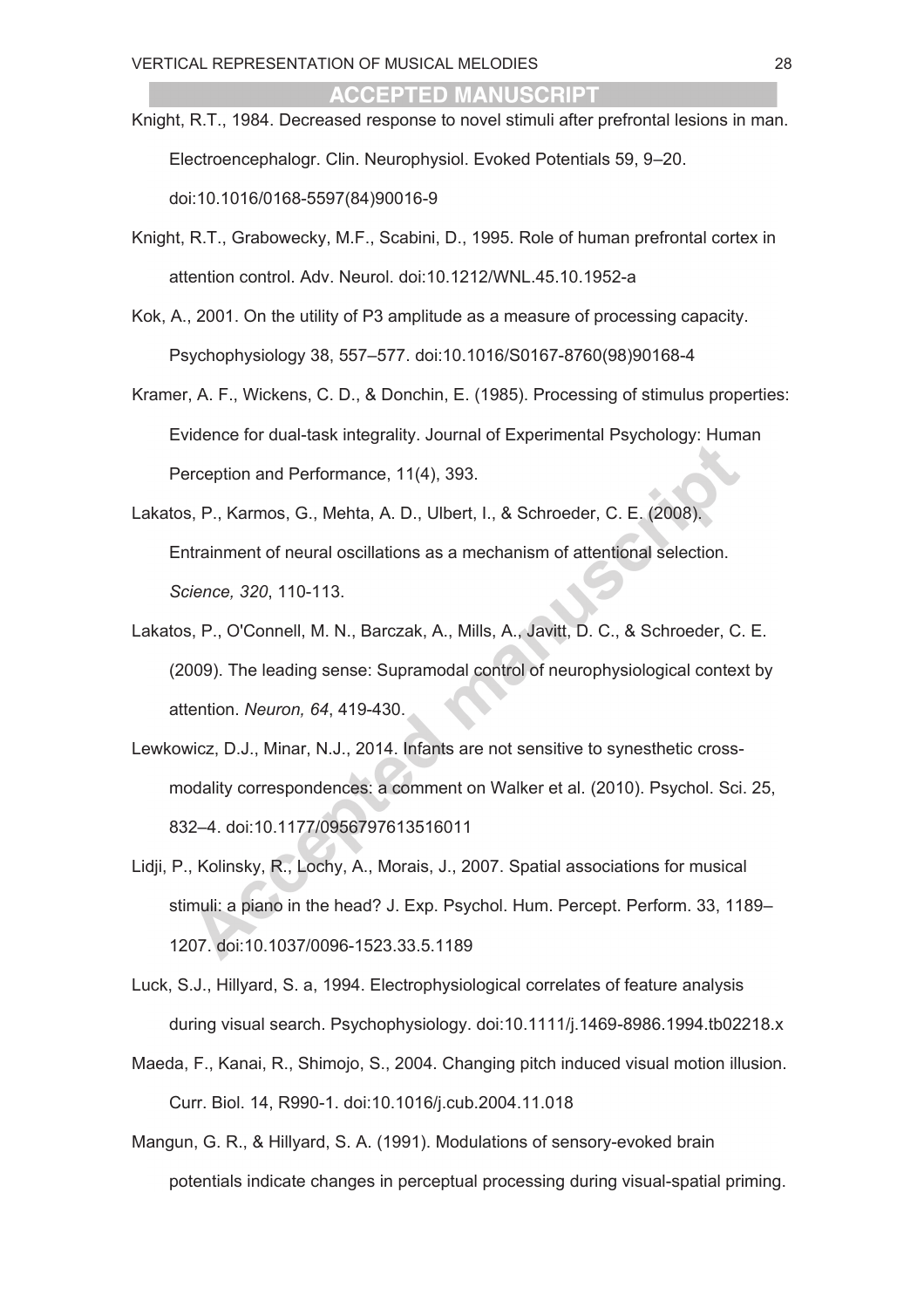Journal of Experimental Psychology: Human Perception and Performance, 17, 1057-1074.

- McEvoy, L.K., Pellouchoud, E., Smith, M.E., Gevins, A., 2001. Neurophysiological signals of working memory in normal aging. Cogn. Brain Res. 11, 363–376. doi:10.1016/S0926-6410(01)00009-X
- Melara, R.D., Brien, T.P.O., 1987. Interaction Between Synesthetically Corresponding Dimensions 116, 323–336.
- Molholm, S., Ritter, W., Murray, M. M., Javitt, D. C., Schroeder, C. E., & Foxe, J. J. (2002). Multisensory auditory–visual interactions during early sensory processing in humans: a high-density electrical mapping study. *Cognitive brain research, 14(1)*, 115-128.
- Mossbridge, J.A., Grabowecky, M., Suzuki, S., 2011. Changes in auditory frequency guide visual – spatial attention. Cognition 121, 133–139. doi:10.1016/j.cognition.2011.06.003
- Navarra, J., Hartcher-O'Brien, J., Piazza, E., Spence, C., 2009. Adaptation to audiovisual asynchrony modulates the speeded detection of sound. Proc. Natl. Acad. Sci. U. S. A. 106, 9169–9173. doi:10.1073/pnas.0810486106
- Németh, K., Kovács, P., Vakli, P., Kovács, G., Zimmer, M., 2014. Phase noise reveals early category-specific modulation of the event-related potentials.
- Nobre, A., Correa, A., Coull, J., 2007. The hazards of time. Curr. Opin. Neurobiol. 17, 465–470. doi:10.1016/j.conb.2007.07.006
- Parkinson, C., Kohler, P.J., Sievers, B., Wheatley, T., 2012. Associations between auditory pitch and visual elevation do not depend on language : Evidence from a remote population 41, 854–861. doi:10.1068/p7225
- Polich, J. (1987). Task difficulty, probability, and inter-stimulus interval as determinants of P300 from auditory stimuli. Electroencephalography and Clinical Neurophysiology/Evoked Potentials Section, 68(4), 311-320.

Polich, J., 2007. Updating P300: An integrative theory of P3a and P3b. Clin.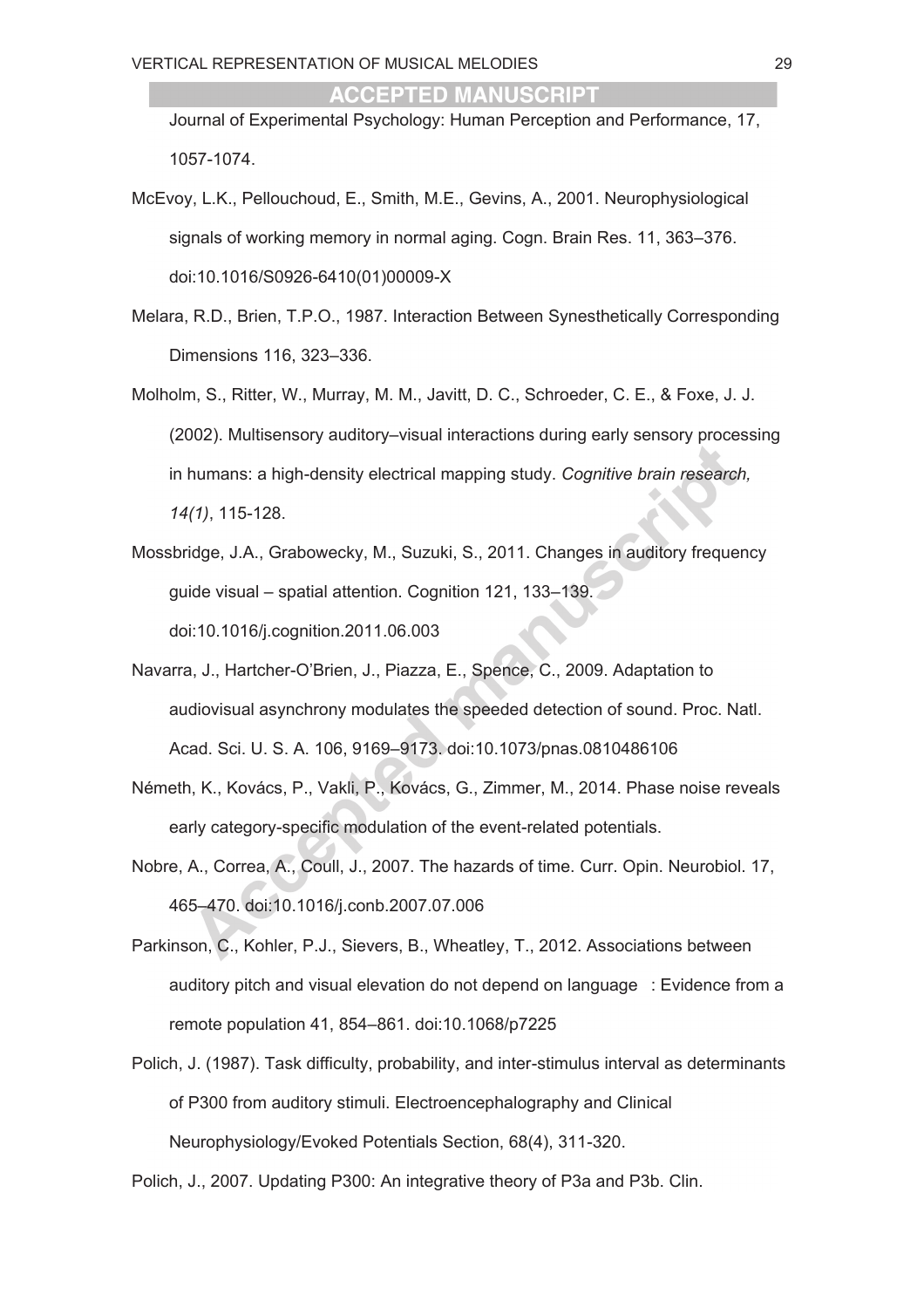Neurophysiol. 118, 2128–2148. doi:10.1016/j.clinph.2007.04.019

- Polich, J., 2003. Detection of change: event-related potential and fMRI findings. Springer Science & Business Media.
- Rauscher, F. H., Shaw, G. L., & Ky, K. N. (1993). Music and spatial task performance. *Nature, 365*, 611.
- Rugg, M.D., Doyle, M.C., 1992. Event-related potentials and recognition memory for low- and high-frequency words. J. Cogn. Neurosci. 4, 69–79. doi:10.1162/jocn.1992.4.1.69
- Rugg, M.D., Milner, A.D., Lines, C.R., & Phalp, R. (1987). Modulations of visual eventrelated potentials by spatial and non-spatial visual selective attention. Neuropsychologia, 25, 85-96.
- Rusconi, E., Kwan, B., Giordano, B.L., Umilta, C., 2006. Spatial representation of pitch height : the SMARC effect 99, 113–129. doi:10.1016/j.cognition.2005.01.004
- Shayan, S., Ozturk, O., Sicoli, M.A., 2011. The thickness of pitch: Crossmodal metaphors in Farsi, Turkish, and Zapotec. Senses Soc. 6, 96–105. doi:10.2752/174589311X12893982233911
- Sonnadara, R.R., Gonzalez, D.A., Hansen, S., Elliott, D., Lyons, J.L., 2009. Spatial Properties of Perceived Pitch Influence on Reaching Movements 507, 503–507. doi:10.1111/j.1749-6632.2009.04858.x
- Spence, C., Deroy, O., 2013. How automatic are crossmodal correspondences ? Conscious. Cogn. 22, 245–260. doi:10.1016/j.concog.2012.12.006

Squire, L.R., Kandel, E.R., 1999. From mind to molecules. Sci. Am. Libr. Free. NY.

- Squires, N.K., Squires, K.C., Hillyard, S.A., 1975. Two varieties of long-latency positive waves evoked by unpredictable auditory stimuli in man. Electroencephalogr. Clin. Neurophysiol. 38, 387–401. doi:10.1016/0013-4694(75)90263-1
- Stumpf, C., 1883. Tonpsychologie (Vol. 1). Leipzig: Hirzel.
- Sutton, S., Braren, M., Zubin, J., John, E.R., 1965. Evoked-Potential Correlates of Stimulus Uncertainty. Science (80-. ). 150, 1187 LP-1188.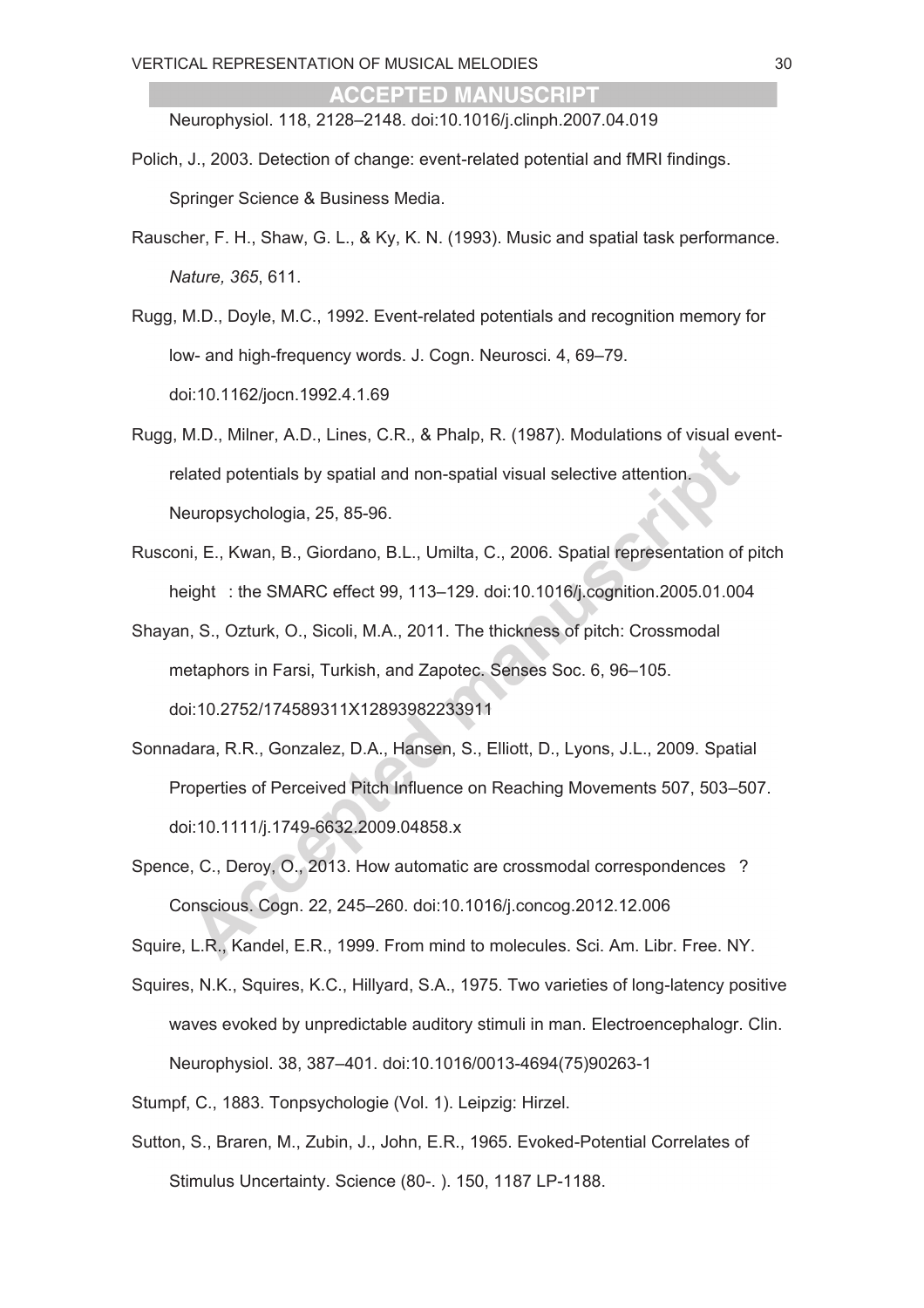- Walker, P., Bremner, J.G., Mason, U., Spring, J., Mattock, K., Slater, A., Johnson, S.P., 2010. Preverbal Infants' Sensitivity to Synaesthetic Crossmodality Correspondences. Psychol. Sci. 21, 21–25. doi:10.1177/0956797609354734
- Walsh, V., 2003. A theory of magnitude : common cortical metrics of time, space and quantity 7, 483–488. doi:10.1016/j.tics.2003.09.002
- Wickens, C., Kramer, A., Vanasse, L., & amp; Donchin, E. (1983). Performance of concurrent tasks: a psychophysiological analysis of the reciprocity of informationprocessing resources. Science, 221(4615), 1080-1082.
- Zatorre, R.J., Halpern, A.R., Bouffard, M., 2009. Mental Reversal of Imagined Melodies: A Role for the Posterior Parietal Cortex. J. Cogn. Neurosci. 22, 775–89. doi:10.1162/jocn.2009.21239<br>doi:10.1162/jocn.2009.21239<br>doi:10.1162/jocn.2009.21239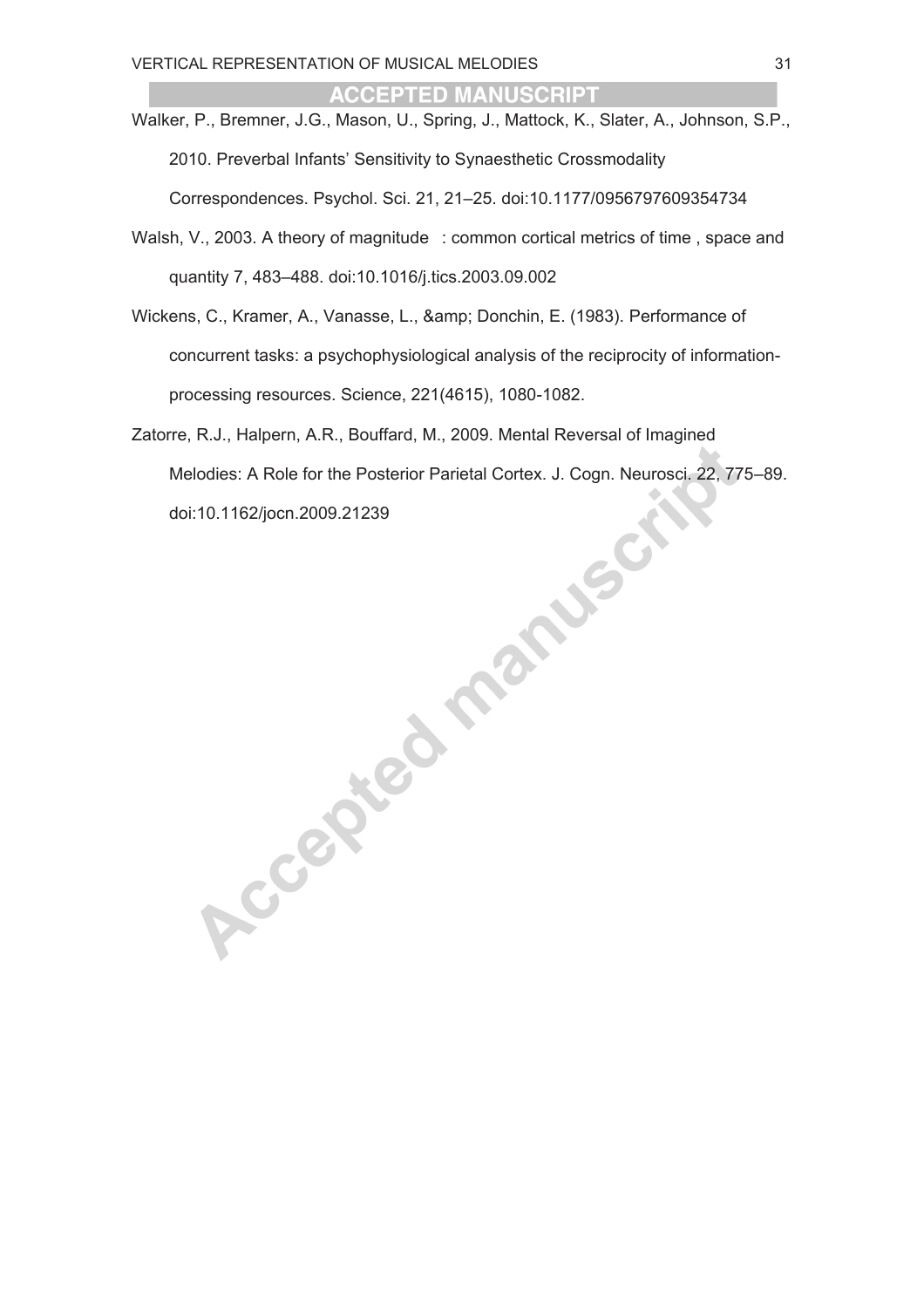

# **Table 1** Summan of the series of ERPs and the search of the search of  $\sim$ . Summary of the results of ERPs analyses.

|                                                                                                                                                                                                                                                                                                                                                                                                                                                        | RI                  |                   |                      |                           |                   |                                                          |
|--------------------------------------------------------------------------------------------------------------------------------------------------------------------------------------------------------------------------------------------------------------------------------------------------------------------------------------------------------------------------------------------------------------------------------------------------------|---------------------|-------------------|----------------------|---------------------------|-------------------|----------------------------------------------------------|
| $= p < .01$ ; *** $= p \le .001$ ; m.s. $=$ marginally significant.                                                                                                                                                                                                                                                                                                                                                                                    | $ ncond. \neq Unp.$ | Cong. $\neq$ Unp. | Cong. $\neq$ Incong. | <b>Condition x Region</b> |                   | i dule i: Oullillialy Ol tile lesults Ol ENFS dildiyses. |
|                                                                                                                                                                                                                                                                                                                                                                                                                                                        | $*$                 | $***$             |                      | Frontal                   |                   |                                                          |
|                                                                                                                                                                                                                                                                                                                                                                                                                                                        | ₩                   | ₩                 |                      | <b>Central</b>            | N50 (30-80 ms)    |                                                          |
|                                                                                                                                                                                                                                                                                                                                                                                                                                                        |                     |                   |                      | <b>Posterior</b>          |                   |                                                          |
| The first column, the tested post-hoc analyses are presented. Cong. = Congruent congruent condition; Incong. = Incongruent congruent congruent congruent congruent condition; Unp. = Unpredictable condition; * = $p < .05; **$<br>topographic regions of analysis are shown (or the main effect of Condition for time windows in which we<br>Overall summary of the results of ERPs analyses. In the flist row, the different ERP components and time | m.s. $(p = .08)$    | ₩                 |                      | Main effect of Condition  | N100 (150-200 ms) |                                                          |
|                                                                                                                                                                                                                                                                                                                                                                                                                                                        | ₩                   |                   |                      | Frontal                   |                   |                                                          |
|                                                                                                                                                                                                                                                                                                                                                                                                                                                        | $***$               | $*$               |                      | Central                   | P200 (200-275 ms) |                                                          |
|                                                                                                                                                                                                                                                                                                                                                                                                                                                        | ₩                   | ₩                 |                      | Posterior                 |                   |                                                          |
| did not observe an interaction between Condition and Region). In<br>windows are presented. In the second row, the different<br>C<br>RC                                                                                                                                                                                                                                                                                                                 | $***$               | $*$               |                      | Frontal                   |                   |                                                          |
|                                                                                                                                                                                                                                                                                                                                                                                                                                                        | $***$               | ₩                 |                      | Central                   | P3a (275-350 ms)  |                                                          |
|                                                                                                                                                                                                                                                                                                                                                                                                                                                        |                     |                   |                      | Posterior                 |                   |                                                          |
|                                                                                                                                                                                                                                                                                                                                                                                                                                                        |                     |                   |                      | Frontal                   |                   |                                                          |
|                                                                                                                                                                                                                                                                                                                                                                                                                                                        | $*$                 | ₩                 |                      | Central                   | P3b (350-500 ms)  |                                                          |
|                                                                                                                                                                                                                                                                                                                                                                                                                                                        |                     |                   | ₩                    | Posterior                 |                   |                                                          |